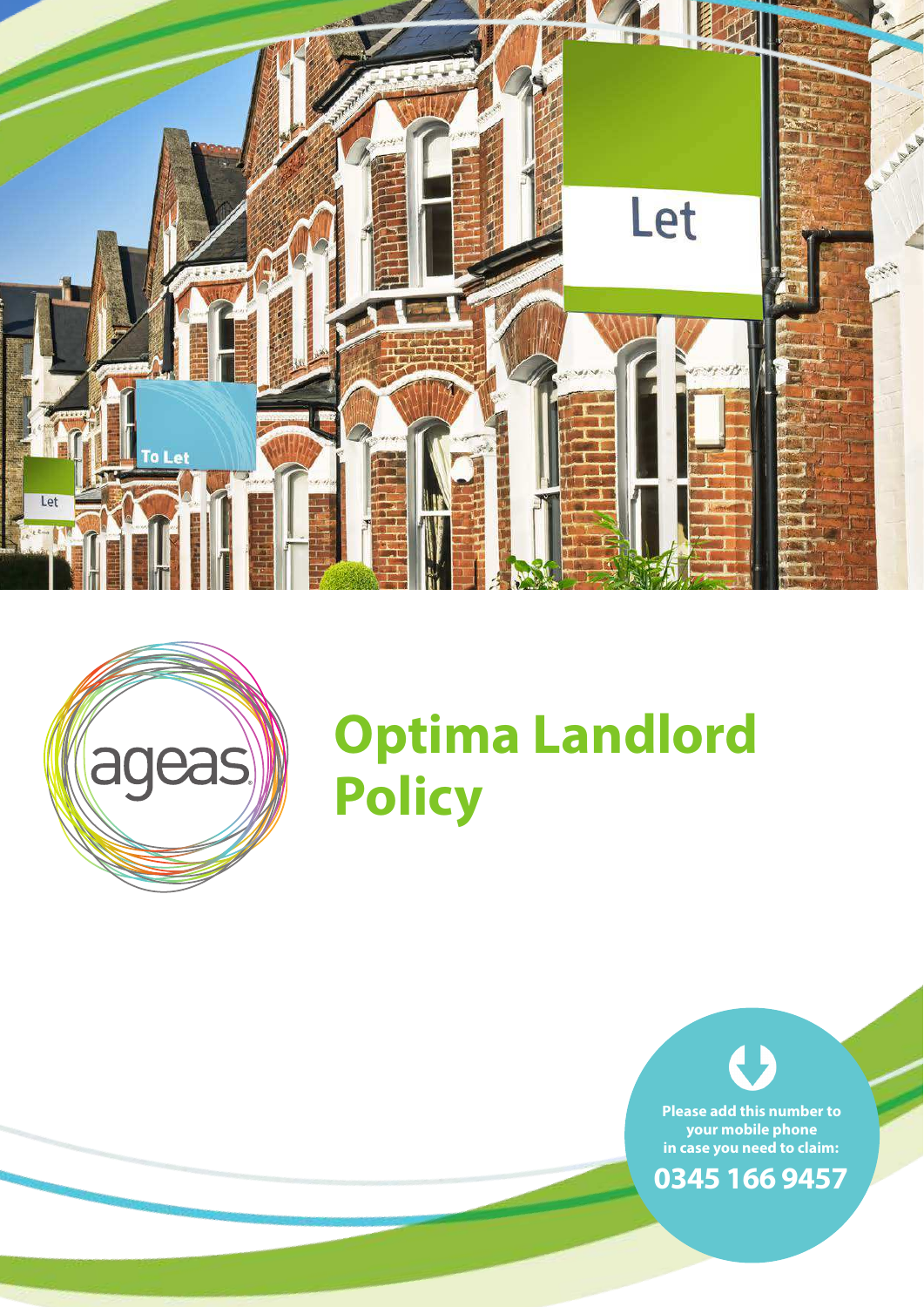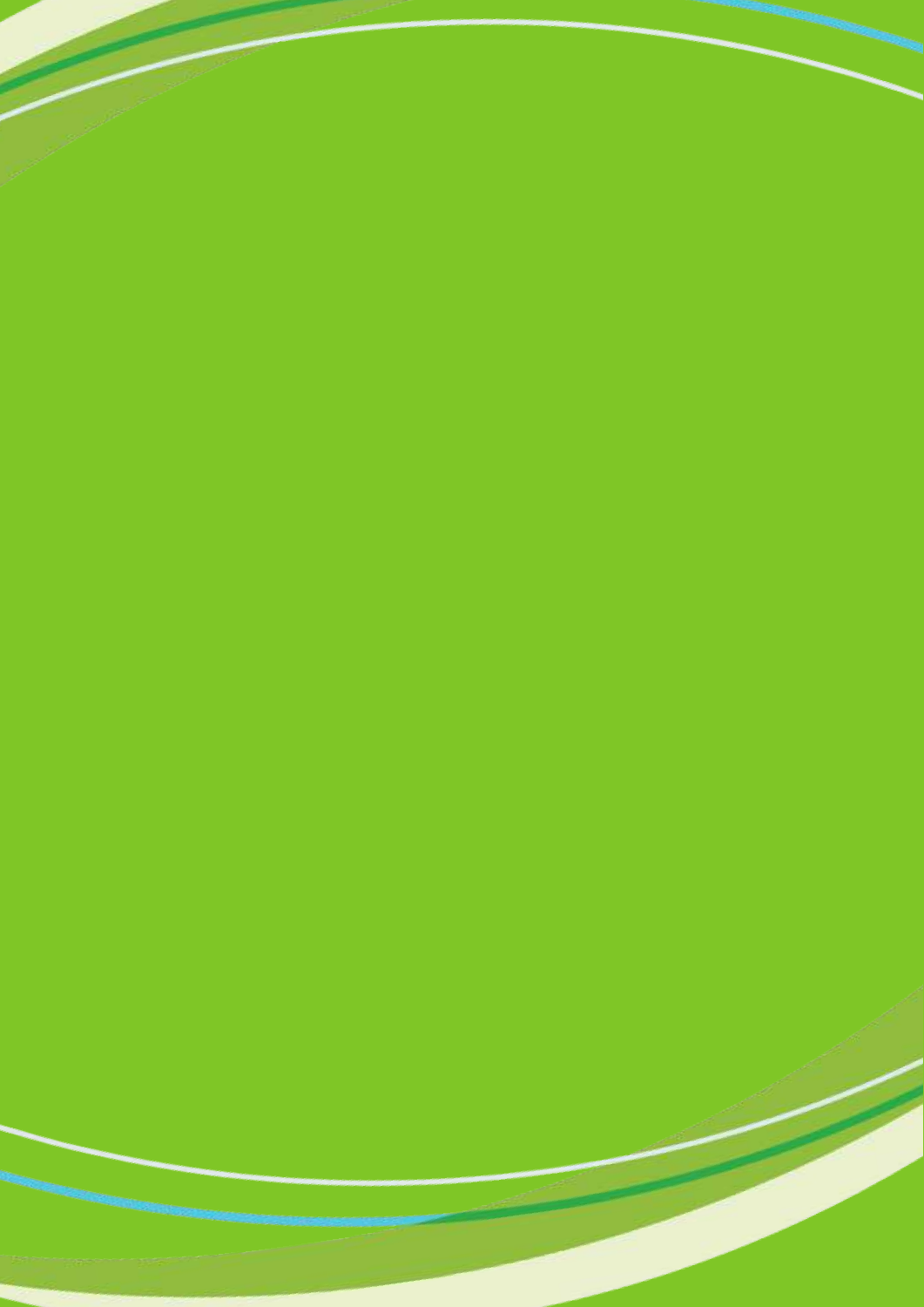### **Contents**

| Welcome                                            | 4  |
|----------------------------------------------------|----|
| Your policy in a nutshell                          | 5  |
| Making sense of your policy                        | 6  |
| Guide to making a claim on your landlord insurance | 7  |
| Important information about your policy            | 9  |
| What your policy does and doesn't cover            | 11 |
| Section A: Buildings insurance                     | 12 |
| Section B: Optional buildings cover                | 18 |
| Section C: Landlord contents insurance             | 20 |
| Section D: Optional landlord contents cover        | 24 |
| How to make changes to your policy                 | 25 |
| How to cancel your policy                          | 26 |
| How to make a complaint                            | 27 |
| How we look after your personal information        | 28 |

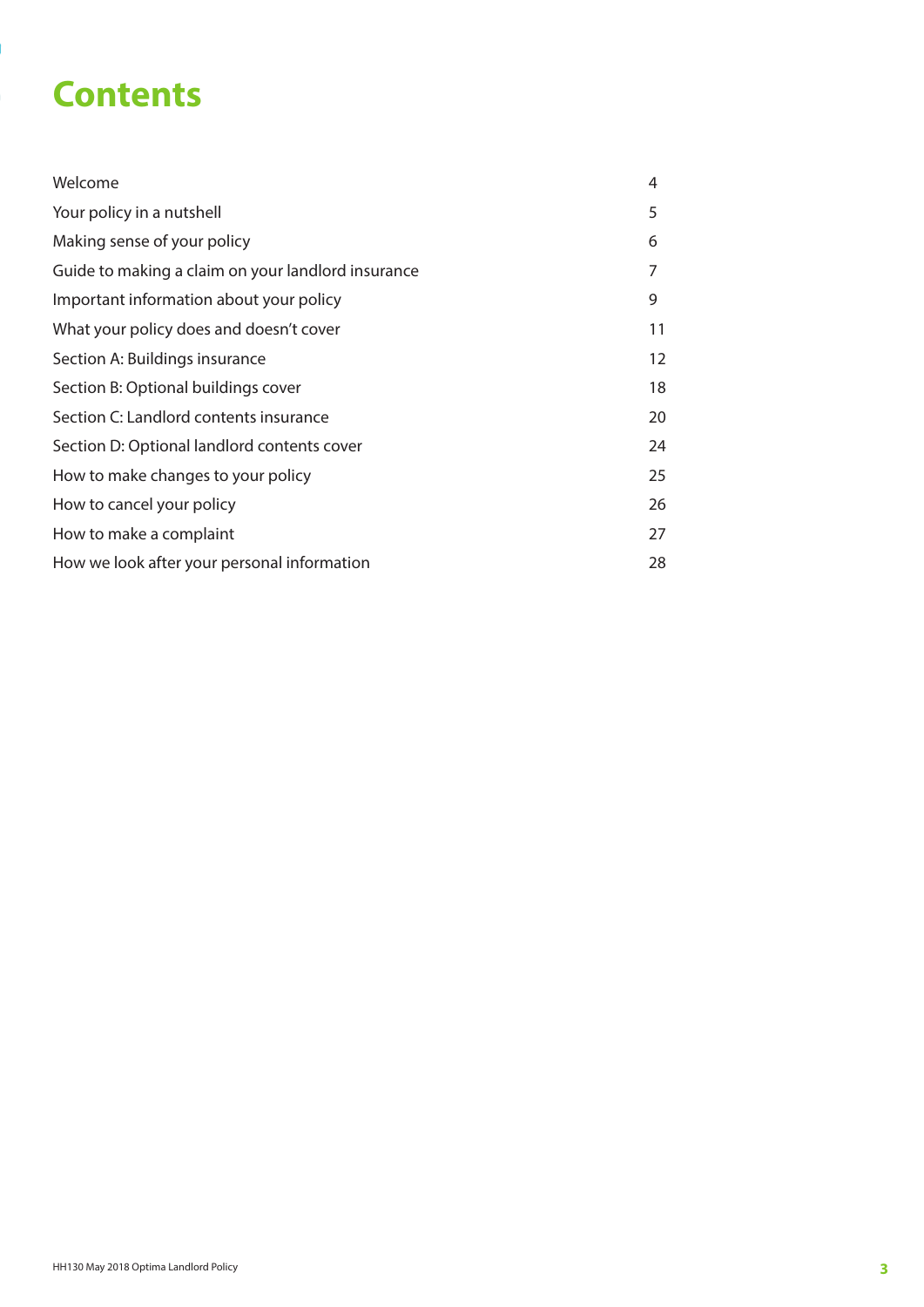### **Welcome**

Thanks for buying landlord insurance with Ageas. We're one of the UK's largest insurers, protecting millions of people and businesses across the country, so you can have peace of mind that you're in safe hands.

This policy document, along with your policy schedule and statement of insurance or proposal form, make up your agreement with us. The agreement is based on the information that you provided when you applied for the policy and so it's important that this is correct.

If there are any changes to your circumstances, the insured property or it's occupancy, do let us know as soon as possible as they could afect your cover. You can see a list of the kind of things we need to hear about on page 25.

This document tells you what is and isn't covered by your landlord insurance policy. We've tried to make it as clear as possible when your policy will cover you and when it won't. But if anything's not clear to you, please call the adviser who sold you your policy.

Hopefully, you'll never need us, but if you do make a claim we promise to deal with it as quickly as possible, leaving you one less thing to worry about.

Thanks again for choosing Ageas.

**François-Xavier Boisseau** CEO, Insurance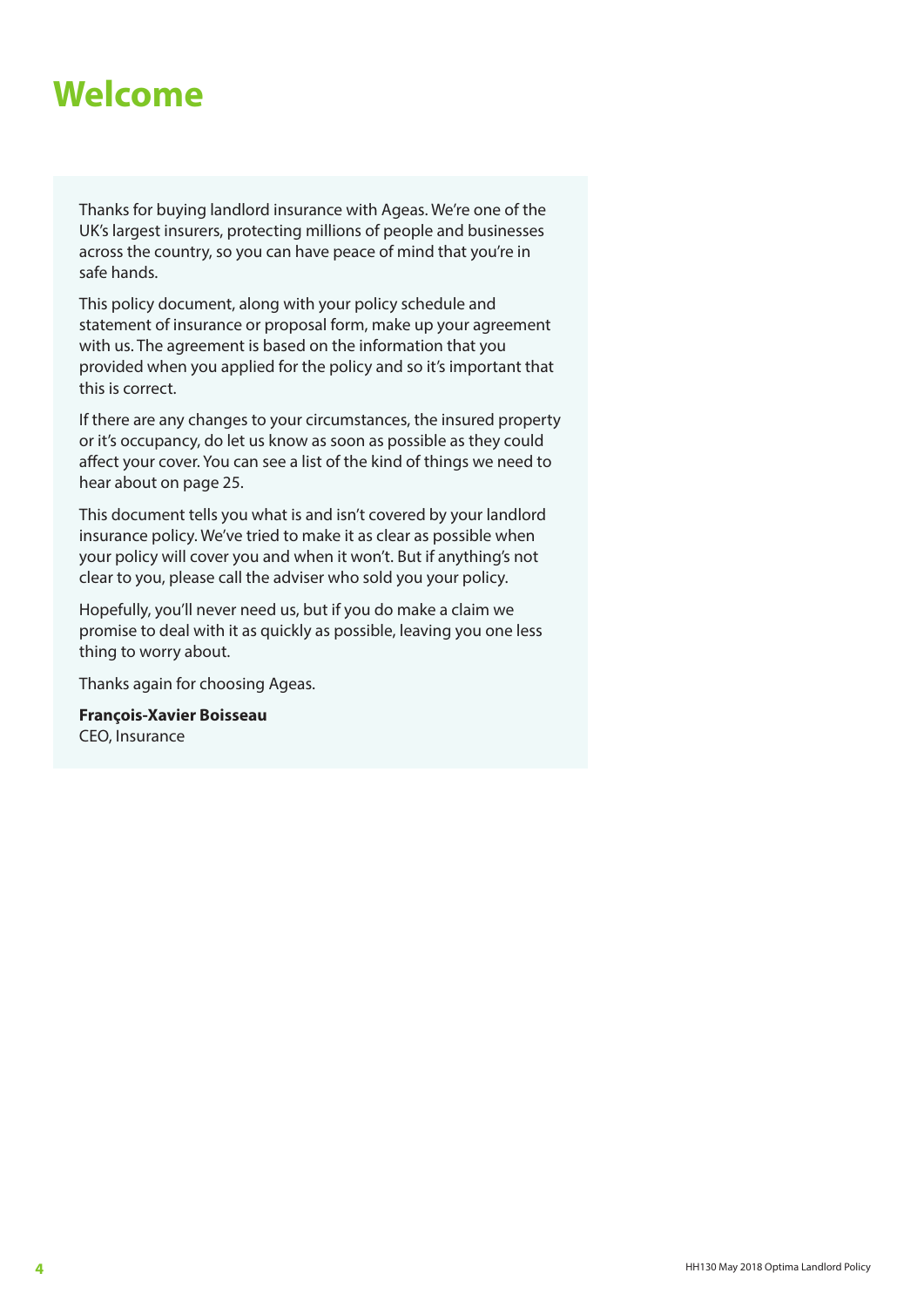### **Your policy in a nutshell**

We've designed our landlord insurance policy to cover you against the unexpected. However, like all insurance policies, there are limits to what we'll cover and what we won't.

Here's a brief overview of the main things that your policy will pay out for. You'll find the full details later in this document.



Some of the main reasons customers make a claim on their buildings insurance include:

- The insured property has been damaged by a fire or by theft or attempted theft.
- The insured property has been damaged by flood, storm or leaking water.

Some of the main reasons customers make a claim on their landlord contents insurance include:

- The insured property has been burgled.
- Their items have been damaged by fire, flood or leaking water.

Some of the main reasons we won't pay a claim are:

- The damage was due to general wear and tear, poor design or workmanship.
- The claim was for theft or vandalism caused by tenants, but the customer hadn't purchased the Optional covers under Section B or D of the policy.
- The damage was a result of criminal activity by you or your tenant.
- The insured property was unoccupied at the time of the loss.

#### **Wear & tear**

Almost everything in the insured property will suffer from general wear and tear over time. You can extend the lifetime of your property and the contents within it by taking care of them and maintaining them.

We recommend that where possible you arrange access to the property to check that there are no maintenance issues that may lead to future loss, damage or injury. For example, from time to time it would be worth having your roof checked for missing or cracked tiles and making sure that any exposed pipe work is insulated to protect against freezing. We also recommend checking bathrooms to ensure that there is no failure of the grout or sealant.

If you look after your property and something unexpected happens, that's when your insurance should be there to help. However, if for example, your roof leaks because you haven't looked after it, that's when we may not be able to pay a claim.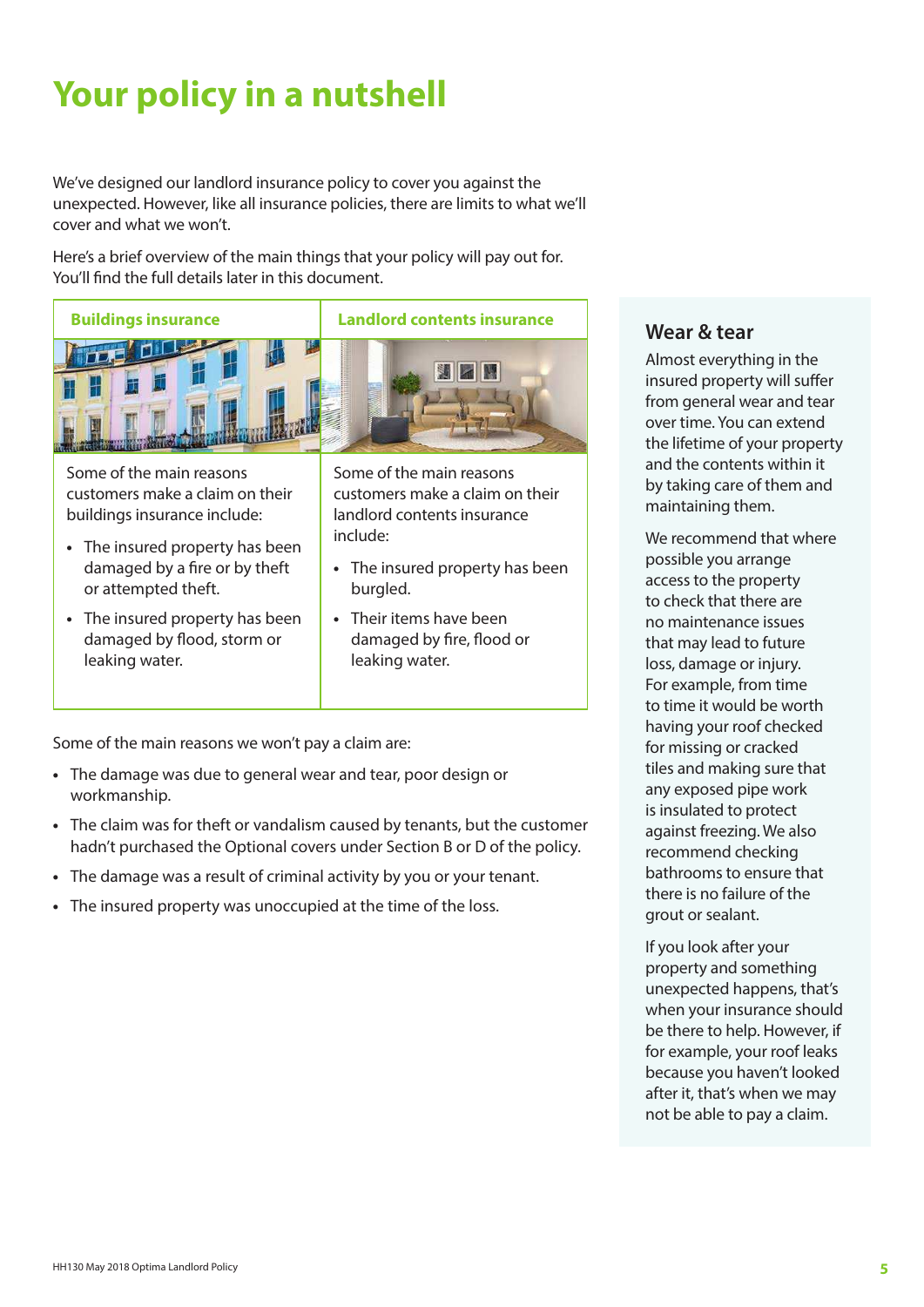### **Making sense of your policy**

We've tried to make this document as easy to use and understand as possible. However, there are still a handful of words and phrases that you may not be familiar with. We've explained these where we use them in the document.

Some words also have a technical meaning, so while they may sound straight forward, they have a very specific meaning when we mention them in your policy. We've defined all those words below, and these definitions apply wherever we use those words in the rest of the document.

**Buildings** – When we use the word buildings, we mean the structure of the insured property, including any fixtures and fittings, as well as any garages and outbuildings, such as sheds or greenhouses. We also mean garden walls, gates and fences, paths, drives and patios, permanent swimming pools (made of brick, stone or concrete), hard tennis courts, and fixed hot tubs. Buildings doesn't include any structure that's not designed to be permanent, such as tents and gazebos. It doesn't include land or things in your garden such as flowerbeds, hedges, lawns, plants, shrubs or trees. Finally, it doesn't include anything used for trade or business purposes, or common or shared areas such as external walls, roofs or entrance ways (unless you are legally responsible for them).

**Flat** – When we use the word flat, we mean one individual flat, apartment or maisonette within a block or property.

**Insured Property** – When we use the word insured property, we mean the domestic house, bungalow or flat, including any garages and outbuildings, at the address which you've insured.

**Landlord contents** – When we use the words landlord contents we mean any household goods, furnishings, appliances and aerials contained within the insured property which you own or for which you are responsible.

Landlord contents doesn't include motor vehicles, aircraft, caravans, motor or sail boats or any parts or accessories. It also doesn't include animals, birds, fish or any interior decorations in the insured property. Finally, it doesn't include any money, business equipment or valuables. By valuables we mean jewellery, works of art, collectors' items, ornaments, precious stones and anything made from precious metals such as gold. We also mean clocks, watches, televisions, games consoles, audio equipment, home computers, laptops or portable computer equipment, musical instruments, photographic equipment, binoculars, telescopes, furs and guns.

**Policy schedule** – This is a document that you will have been given when you set up your policy. It contains all the specific details of your policy, such as the maximum claim limits and the dates when the policy starts and ends. It will also include the address of the insured property along with details of the excesses and whether any of the optional elements of cover are included or not. We'll issue you a new policy schedule each time you renew, or if a change is made to your policy.

**Unoccupied** – By unoccupied we mean that the insured property hasn't been lived in for more than 30 days in a row.

**Tenant** – When we use the word tenant we mean:

- 1 An occupier of the insured property by virtue of one individual tenancy agreement, arranged for either a single person and/or their partner or family who reside with them.
- 2 An occupier of the insured property who is a relative of the landlord.

**Tenancy Agreement** – A written tenancy agreement between you and the tenant which is:

- an assured shorthold tenancy agreement within the meaning of the Housing Acts 1988 and 1996; or
- let under The Private Housing (Tenancies)(Scotland) Act 2016; or
- let under The Private Tenancies Order 2006 (Applies to insured properties in Northern Ireland)
- any other residential tenancy agreed by us in writing.

Just to be clear, if we use the words 'Ageas', 'we', 'our' or 'us' - then we're talking about Ageas Insurance Limited,

Finally, where we use the word 'you' or 'your' - we're talking about the landlord(s) named on the policy schedule.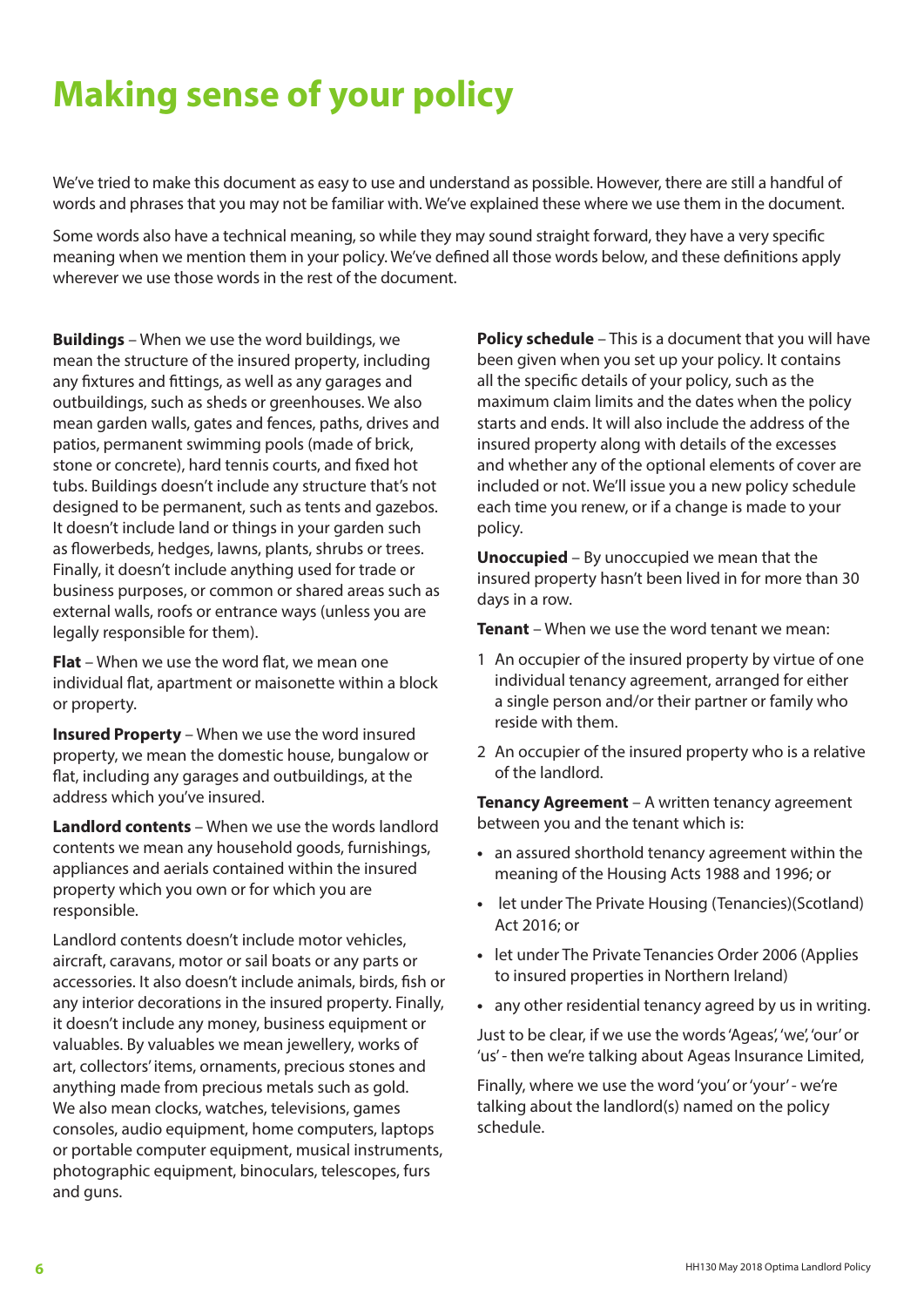### **Guide to making a claim on your landlord insurance**

#### **1 Before you call us**

If something's been stolen, or the insured property has been damaged by theft or vandalism, you must start by calling the Police. Please make sure you get a crime reference number.

It's really important that you don't throw away any damaged items until we say so.

Finally, don't negotiate or settle any claims made against you, unless we've written to you to say you can.

#### **2 Call our 24 hour claims helpline on 0345 166 9457**

Our helpline is open 365 days a year, 24 hours a day, so someone will always be here to get your claim started whenever you call us.

#### **3 How we'll handle your claim**

You'll need to provide details of everything that's been lost, stolen or damaged, and we may ask for receipts or proof of purchase in some cases.

If we approve your claim, we'll ask you to pay the excess. We'll then repair or replace your damaged, lost or stolen items, or rebuild your property, depending on the type of claim. Alternatively, we may make you a cash offer. We'll decide which way of paying your claim is most appropriate.

If we suggest a repair, rebuild or replacement, we may offer to use one of our own partners. However, if you wish to use someone else, you're free to do so, but if this is more expensive than the rate we can get from one of our partners, we won't pay for the extra cost.

If we decide not to repair, rebuild or replace the buildings or landlord contents that you're claiming for, we'll offer to make you a cash payment. We work out the offer by calculating the loss in value of your buildings or landlord contents, as well as the estimated cost of repairing or replacing them. We'll then offer you the lower of these two amounts.

You'll need to let us negotiate, defend or settle any disputes or claims on your behalf. You'll also need to let us take legal action in your name to get back any payment we've made under this policy.

#### **What is the excess and how does it work?**

The excess is the amount that you'll have to pay towards any claim you make. For example, if you make a claim for £1,000 and have an excess of £100 on your policy, we'd only pay you £900.

There are diferent excesses for diferent parts of your landlord insurance policy. You'll find the details of these in the policy schedule, which was sent to you when you bought your policy. In some cases, we don't apply an excess. We'll tell you where that's the case at the relevant part in the policy.

If you need to claim on more than one part of your landlord policy for the same event, we'll only make you pay one excess. This will be the highest excess that applies to the parts of your policy that you're claiming under.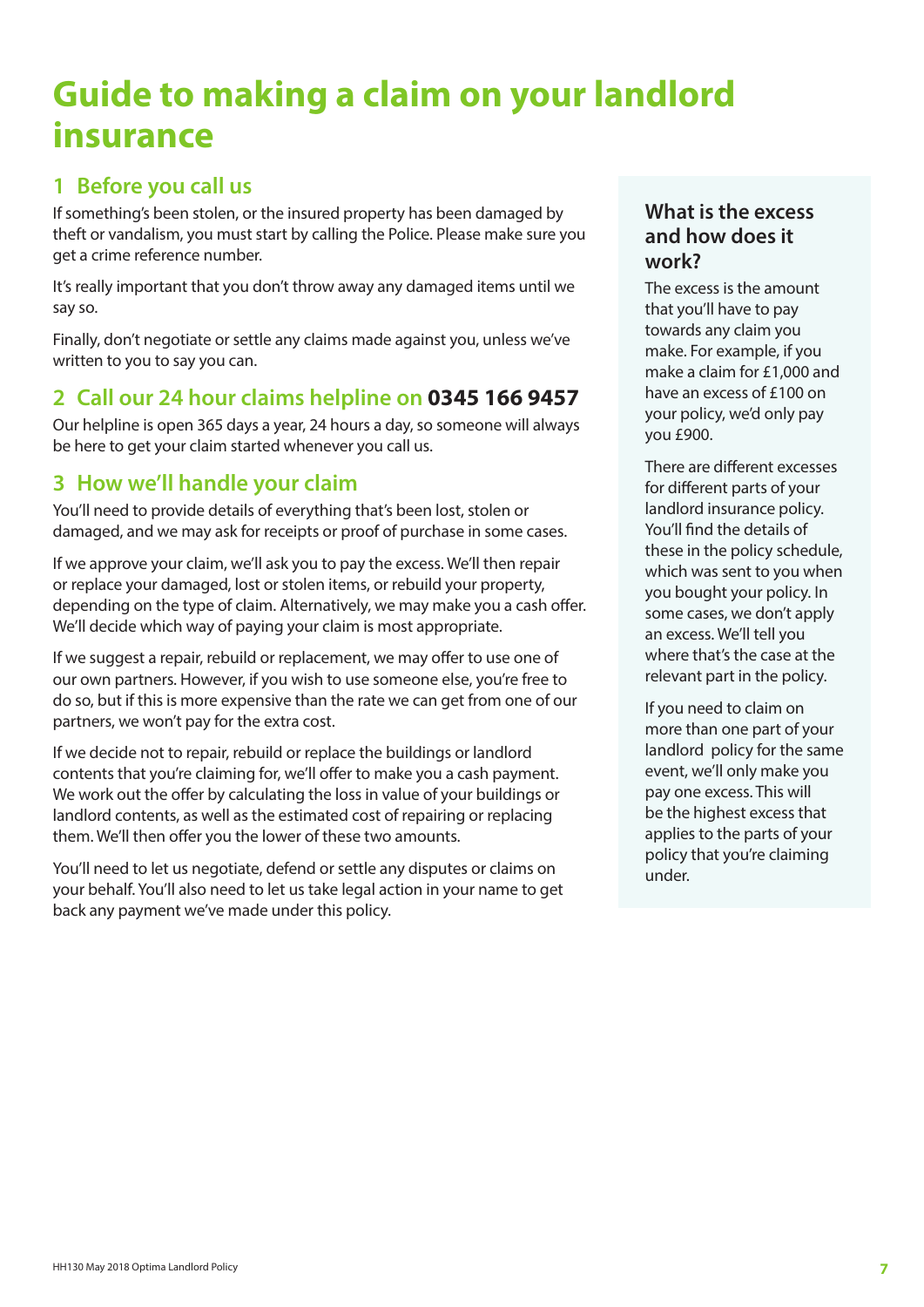### **Guide to making a claim on your landlord insurance continued**

#### **Matching sets & suites**

We treat each separate item of a matching pair, set or suite of furniture, soft furnishings, bathroom suite or other fixtures and fittings as a single item. If an item that's part of a matching set or suite is damaged, we'll aim to repair it or provide an identical replacement. However, if it's not possible to provide a suitable repair or replacement, we'll only pay for the damaged item. Just to be clear, we'll not make any contribution for undamaged items that are part of a set or suite.

If an item in a matching set or suite is lost or damaged, the undamaged matching items may lose some value even if they haven't been lost or damaged themselves. This loss of value is not covered by your policy.

#### **Matching carpets**

If you've got a matching carpet or other floor covering in more than one room or area of the insured property and this is separated by a break, then we'll treat each room or area as separate. We'll only pay for the damage to the carpet or floor covering in the room or area where the damage happened and we won't pay for matching carpets in other rooms.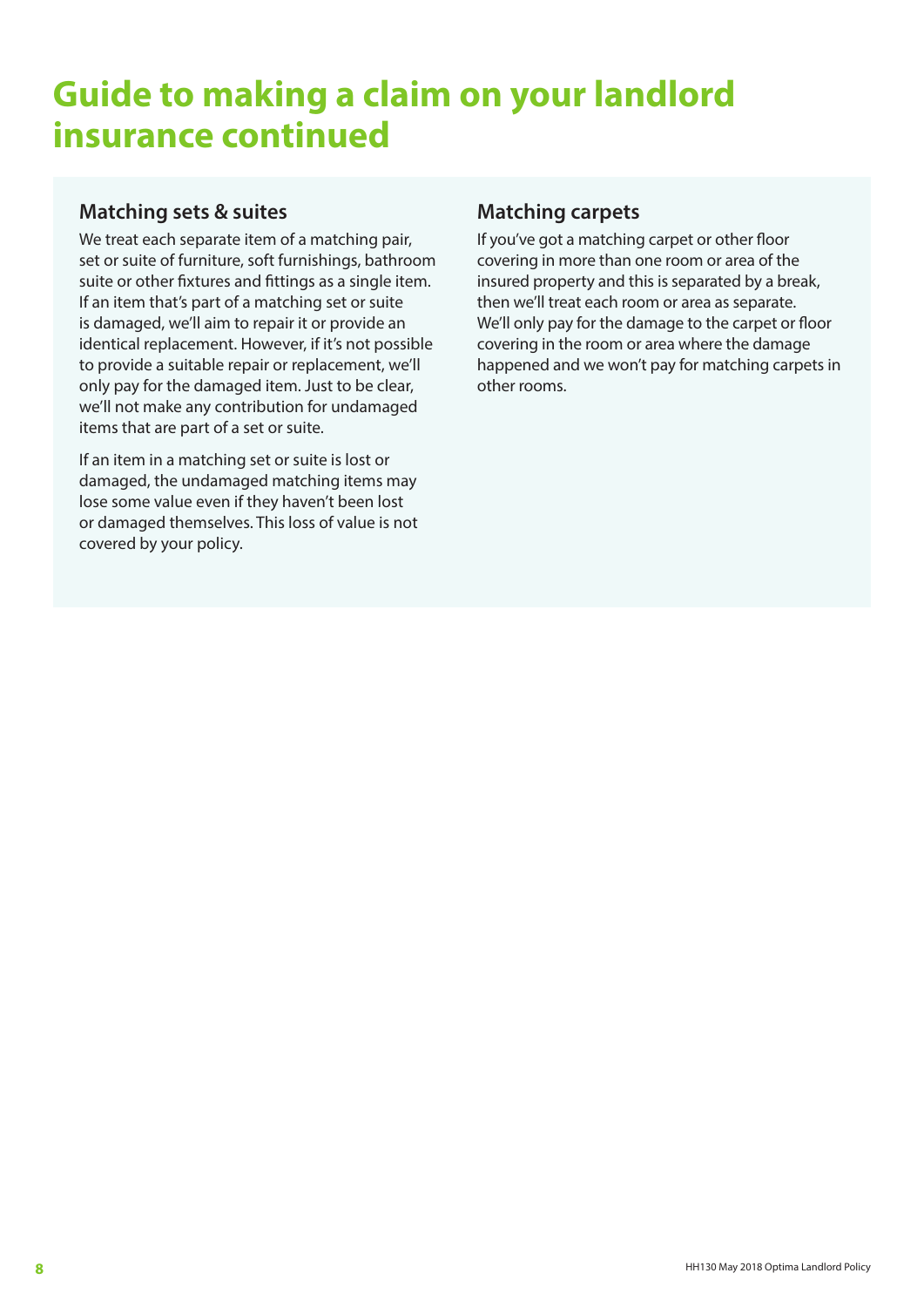### **Important information about your policy**

#### **Claim limits on your policy**

The maximum your policy will pay depends on the type of claim you're making.

When you buy your policy, you'll agree the overall amount of cover with your insurance adviser. However, some types of claims fall outside this limit. For example, claims for alternative accommodation won't count towards the overall claim limit that was agreed when you bought the policy.

However, each of these additional parts of cover have their own separate limit, and you can find out what these are by checking your policy schedule.

It's really important that you've got the right amount of cover in place for your needs. If you've not taken out enough cover to replace the insured property and landlord contents as new, this may have an effect on how much we pay for a claim.

To help work out the rebuild cost of your house, visit the Building Cost Information Service at www.bcis.co.uk, provided by the Royal Institute of Chartered Surveyors, where you'll find a free to use calculator.

If the insured property is a flat, apartment or maisonette you should seek advice from a chartered surveyor to ensure that the sum insured under Section A Buildings adequately represents the costs of rebuilding the portion of buildings owned by you, or for which you are legally responsible (including common or shared parts such as external walls, roof, entrance ways).

To work out the value of landlord contents, make a list of all the contents items and calculate what it would cost to replace them as new.

For the landlord contents section, any changes we make to our cover limits will be based on the Consumer Durables Index provided by the Office for National Statistics. We'll only reduce your cover if you ask us to.

If you make a claim and we discover that you didn't have enough cover, there are a number of diferent ways that we can handle your case.

If our team decide that we wouldn't have offered you insurance if you'd given us more accurate information when you bought your policy, we won't be able to pay any of your claim.

In most cases, however, we'll pay some of your claim. To work out how much we'll pay, we'll calculate what we'd have charged to offer you the level of cover that you would have needed to insure your buildings or landlord contents as new in full. We then work out what percentage of this new premium you actually paid, and this will be the percentage of your claim that we pay.

So, for example, if you bought £15,000 of cover for landlord contents, and we calculate that they're actually worth £30,000, we'll calculate how much you would have had to pay us to cover you for the full amount.

If you were paying £100 a year for your cover, and we calculate that you would need to have paid £250 a year for the level of cover you needed, we'd calculate that £100 is 40% of £250. As a result, we'd only pay 40% of any claim you make on your landlord contents policy. This would apply even if you were making a claim which was below your policy's maximum claim limit.

So if you made a claim for £30,000, we'd only pay £12,000 in this example.

For this reason, it's really important you tell us about any changes to your property, or any increase in value of the landlord contents.

#### **Unoccupied Properties**

We understand that from time to time the insured property may be unoccupied between lets. It is important to note that cover will be restricted during this time. It is advisable to take precautions to protect the insured property from loss or damage during periods of unoccupancy, including but not limited to ensuring that:

- All locks, bolts and other security devices are put into operation
- The property is inspected internally and externally at least once every 14 days
- Post and newspapers are removed, and visible external areas such as lawns and hedges maintained to create the appearance that the property is occupied
- Heating is maintained throughout the property at around 15 degrees centigrade during the winter months, or alternatively turn off the gas, electricity and water supplies at the mains and fully drain the water system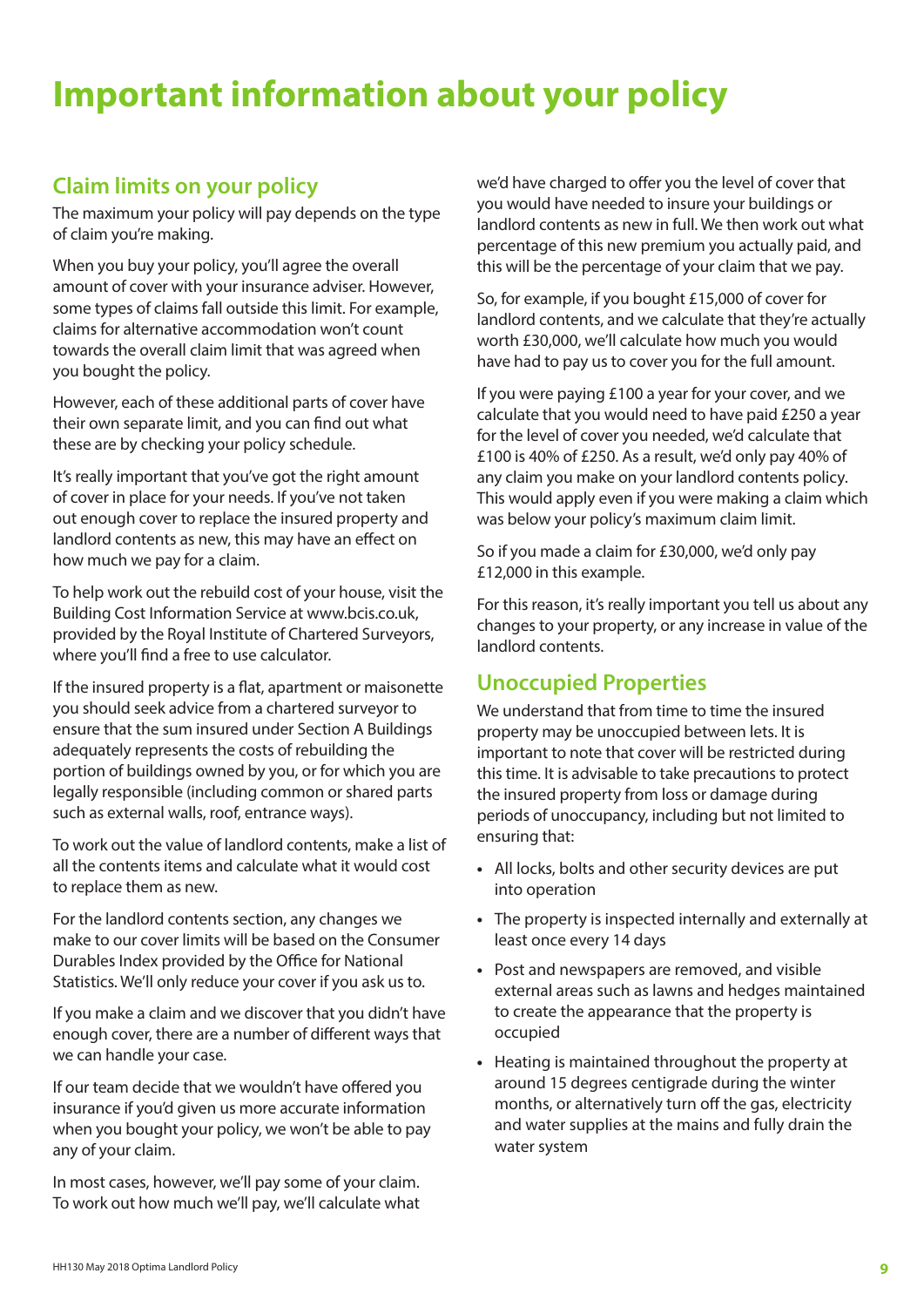### **Important information about your policy continued**

#### **Landlord Responsibilities**

As a landlord you must comply with all regulatory and statutory requirements applying to the letting of the insured property, including but not limited to:

- Not exceeding the number of persons legally allowed to reside at the premises
- Ensuring regulatory requirements for gas appliance, electrical equipment and fire safety inspections are met
- Ensuring that the property meets the minimum energy efficiency standard
- Taking steps to ensure that the property is maintained in a good state of repair to prevent loss, damage or injury

We may not be able to consider your claim if you have failed to comply with regulatory and statutory requirements for letting a property.

#### **Tax advice service – Telephone line**

As part of your policy, we offer a telephone advice line provided by our partner DAS. To help us improve our service standards, we may record all inbound and outbound calls.

### **0345 120 8415**

Open Monday to Friday, 9am to 5pm

We offer confidential advice over the phone on personal tax matters in the UK. Tax advice is provided by tax advisors 9am-5pm, Monday to Friday, excluding public and bank holidays.

If you call outside these times, a message will be taken and a return call arranged within the operating hours.

#### **Always tell the truth**

It's really important that you're honest with us when you're buying a policy or making a claim. Providing wrong or misleading information that you know could either help you gain financially, or us suffer a financial loss, is fraud and pushes up the cost of insurance for all customers.

If we do find that you've defrauded us, we may void the policy, which means we'd treat you as though the policy had never been issued, and we wouldn't give you a refund.

We might also refuse to pay a claim, or make you repay any money we've already paid out in claims where fraud has occurred. This is explained again in the section 'Things we won't pay out for' on page 11.

We'll also tell other insurers and anti-fraud databases, which could afect your ability to get access to insurance and other financial services in the future. We may also let the Police know, who may choose to bring charges against you that could ultimately result in a prosecution. So please do make sure that you're always honest with us. This way we can pay any claims you make and keep the cost of our insurance down for all our customers.

# 

The Insurance Fraud Bureau's Cheatline is independent to us and is a free and confidential way for anyone to report insurance fraud.

Each month, around 500 reports are received via either the free-phone number, which is powered by Crimestoppers, or through the online form.

Information submitted to the Cheatline complements the wide array of data from the insurance industry and other agencies, giving us a unique insight into organised insurance fraud in the UK. Together, this information helps us identify fraudsters and work with others to bring them to justice, as well as help insurers avoid having to pay out fraudulent claims.

#### **0800 422 0421**

**insurancefraudbureau.org/cheatline**

#### **Law Applicable to the policy**

If you choose to take a dispute to the courts, this contract is governed by English law, and you and we agree to submit to the non-exclusive jurisdiction of the courts of England and Wales (unless you live in Jersey in which case the law of Jersey will apply and the Jersey courts will have exclusive jurisdiction).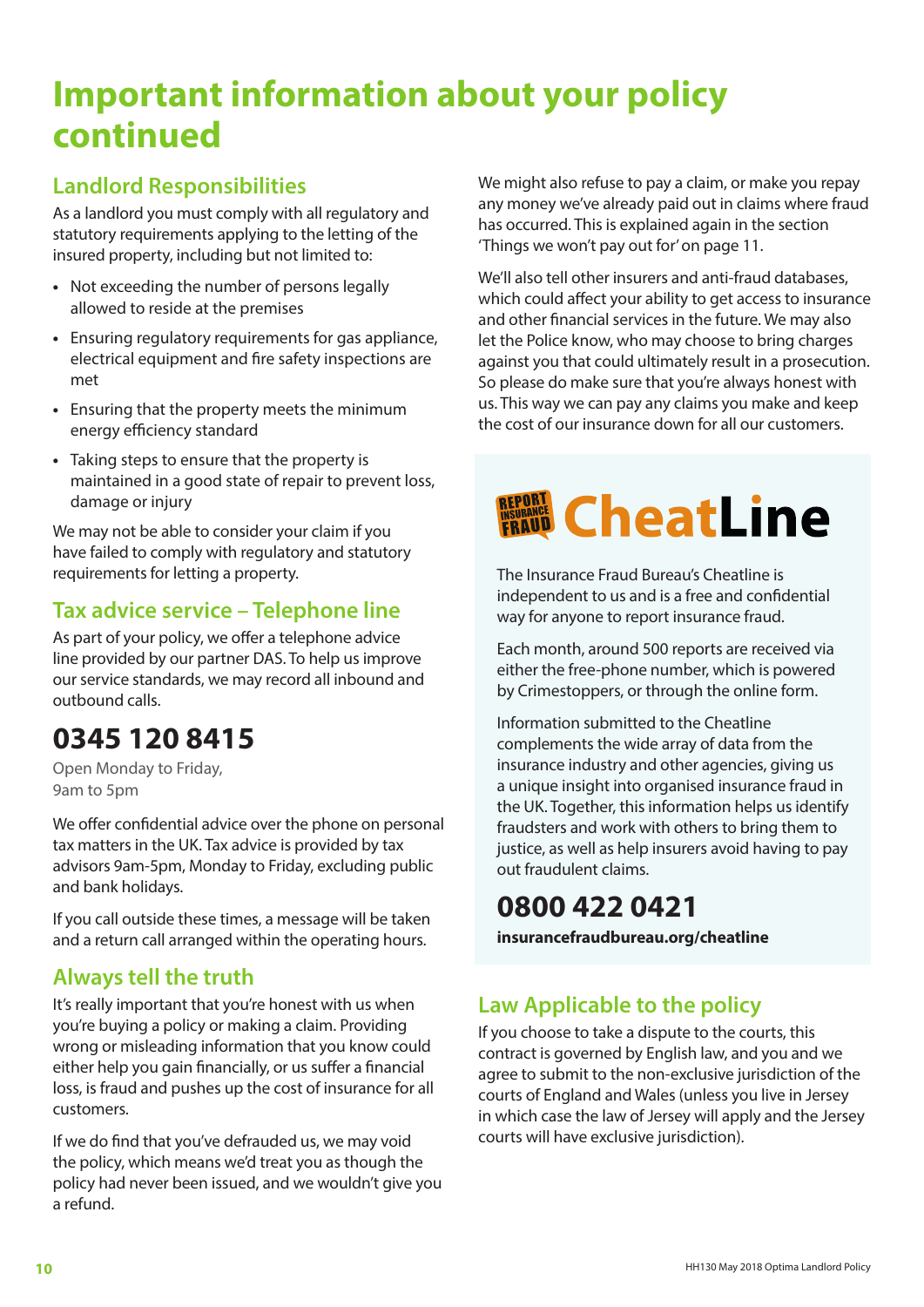### **What your policy does & doesn't cover**

#### **Things we won't pay out for**

There are some circumstances in which your policy won't pay out. In the tables that start on page 12, you'll see a detailed list of what is and isn't covered depending on the reason you make a claim.

But there are a few things we won't pay out for regardless of the circumstances. We've laid these out below.

- We won't pay for claims that are a result of wear and tear or anything that happens gradually. This includes damage to electrical appliances and other items caused by them breaking down.
- We won't pay claims that wouldn't have been made if you'd dealt with existing problems to the insured property. It's your responsibility to look after your buildings and landlord contents, and your policy is designed to only cover you for things that you couldn't have reasonably prevented. You must also deal with a problem as soon as you become aware of it.
- We won't pay claims caused by frost, rot, mildew, fungus or poisoning.
- We won't pay for damage caused by insects, parasites, wild animals and birds.
- We won't pay for any damage caused by repairing, cleaning, demolishing or making alterations to your buildings or landlord contents.
- We won't pay for any claims caused by a person or people acting alone or in association or government, using biological, chemical or nuclear force or contamination.
- We won't pay for claims caused by contamination from nuclear fuel or nuclear waste.
- We won't pay for any loss which is a side efect, or happens as a result of the event for which you're making a valid claim. For example, we won't pay for any reduction in the market value of your property, loss of earnings, travel costs or compensation for stress or inconvenience. We also won't cover the fees of any company you engage to help you in relation to your claim.
- We won't pay for legal costs, damage, losses, as well as any money you're legally obliged to pay to other people, if you are insured under any other liability policy (including more specific policies such as your pet or travel insurance) until the limit of indemnity under that policy has been exhausted.
- We won't cover claims caused by any criminal or deliberate act by you or your tenant. However, you may be able to claim under Section B: Optional buildings cover or Section D: Optional landlord contents cover if you have purchased these covers.
- We won't pay claims made without the permission of the policyholder named on the policy schedule.
- We won't pay claims that are as a result of your failure to comply with any regulatory or statutory requirements for letting a property.
- We won't pay for any claim that is found to be fraudulent. We may also choose to either void or cancel your policy if a fraudulent claim or policy application is made. We'll also look to recover from you any investigation fees, legal costs or payments that might have already been made to you if we later find that any element of your claim was fraudulent.
- We won't pay for, or make a contribution towards any claim for undamaged items that are part of a set or a suite.
- We won't pay claims for any items belonging to the tenant.
- We won't pay for any damage to the building and/ or landlord contents that the tenant has been made liable for under the terms of their tenancy agreement.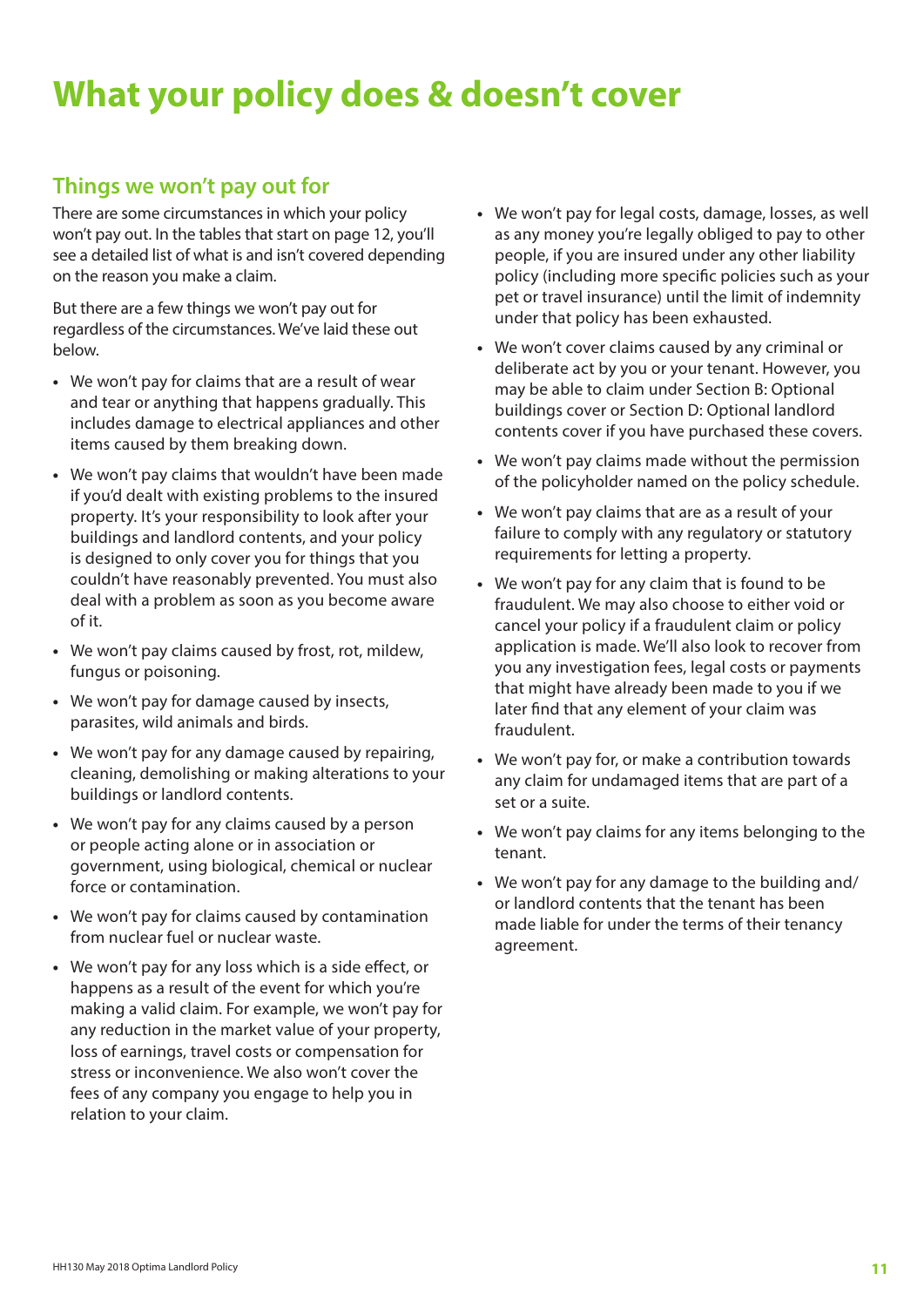### **Section A: Buildings insurance**

#### **1 Fire & earthquakes**

| What's covered                                                                                                    | What's not covered                                               |
|-------------------------------------------------------------------------------------------------------------------|------------------------------------------------------------------|
| We'll pay claims where your buildings are damaged<br>by fire, smoke, explosion, lightning or by an<br>earthquake. | We won't pay claims caused by scorching, singeing or<br>melting. |

#### **2 Riots**

| What's covered                                                    | What's not covered |
|-------------------------------------------------------------------|--------------------|
| We'll pay claims where your buildings are damaged by<br>a riot.   |                    |
| You need to report the damage to the police within<br>seven days. |                    |

#### **3 Vandalism**

| What's covered                                    | What's not covered                                                                                                                                                                                                  |
|---------------------------------------------------|---------------------------------------------------------------------------------------------------------------------------------------------------------------------------------------------------------------------|
| We'll pay claims for vandalism to your buildings. | We won't pay for claims which are the result of<br>vandalism caused by you, or by a person who is<br>allowed to be in the insured property, such as a<br>cleaner, gardener or tenant.                               |
|                                                   | We won't pay claims which are the result of vandalism<br>caused by the tenant, once the tenancy agreement<br>has ended.                                                                                             |
|                                                   | We also won't pay claims which are the result of<br>vandalism if the insured property is unoccupied.                                                                                                                |
|                                                   | Finally, whilst we won't pay claims for vandalism<br>caused by your tenant under this section of the policy,<br>you may be able to claim under Section B of the policy<br>if you have purchased the Optional cover. |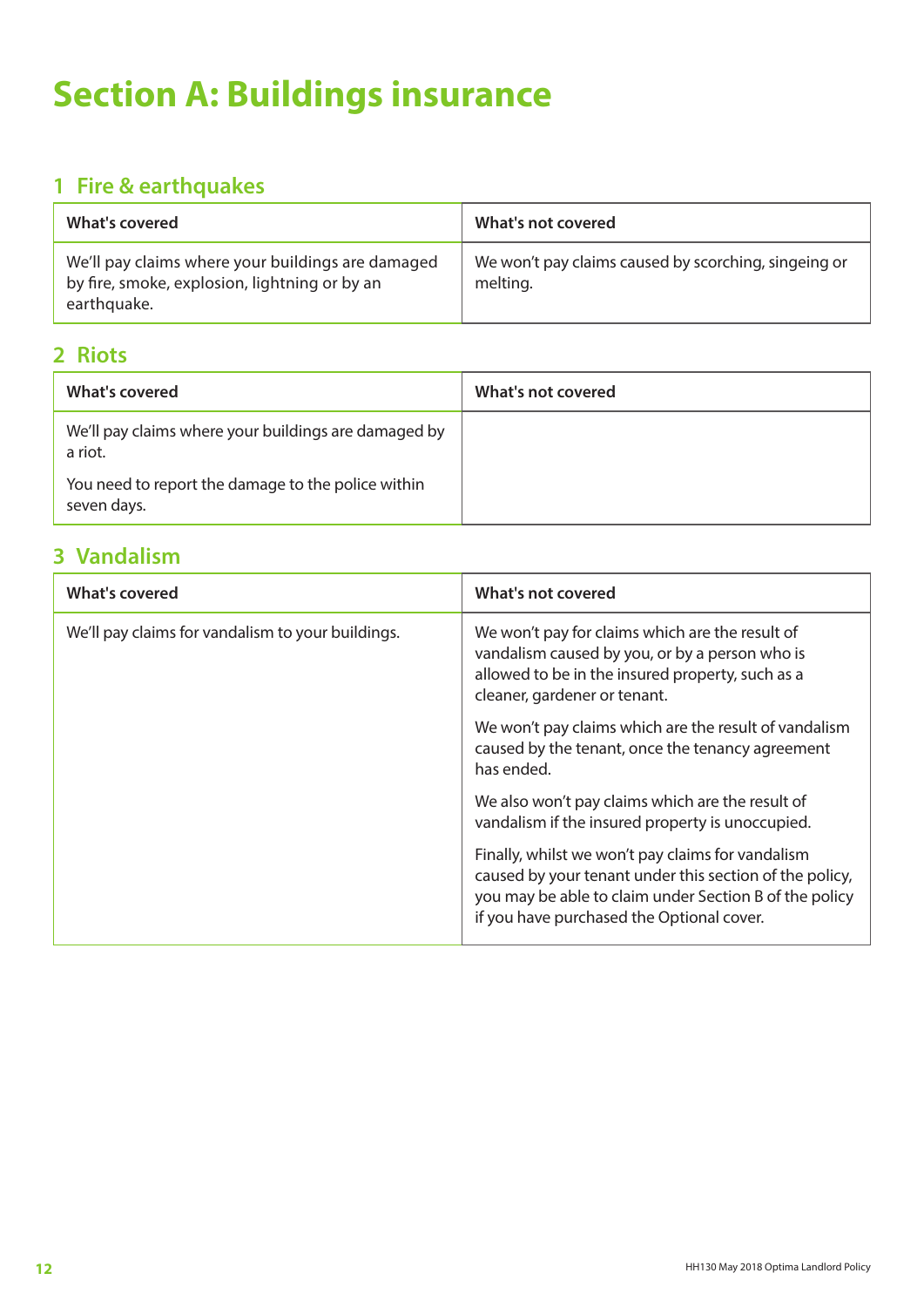#### **4 Damage to your property caused by moving objects**

| What's covered                                                                                 | What's not covered                                                                                                              |
|------------------------------------------------------------------------------------------------|---------------------------------------------------------------------------------------------------------------------------------|
| We'll pay claims where your buildings are hit by<br>moving or falling objects.                 | We won't pay for cutting down or taking away all or<br>part of a fallen tree, unless it has caused damage to<br>your buildings. |
| For example, we'd cover you if your buildings were hit<br>by an aircraft, car or falling tree. | We won't pay for damage caused by all or part of a<br>tree being cut down.                                                      |
|                                                                                                | We also won't pay for damage to hedges, gates and<br>fences.                                                                    |
|                                                                                                | We won't pay for damage caused by household pets.                                                                               |
|                                                                                                | Finally, we won't pay for damage to television and<br>radio aerials, satellite dishes, masts, or their fittings.                |

#### **5 Storm**

| What's covered                                                                                                                                                                                                                                                                                   | What's not covered                                                                                                                                                                                                                                                                                                                                                                                                                                                                                                                                                                           |
|--------------------------------------------------------------------------------------------------------------------------------------------------------------------------------------------------------------------------------------------------------------------------------------------------|----------------------------------------------------------------------------------------------------------------------------------------------------------------------------------------------------------------------------------------------------------------------------------------------------------------------------------------------------------------------------------------------------------------------------------------------------------------------------------------------------------------------------------------------------------------------------------------------|
| We'll cover you for damage to your buildings caused<br>by a storm.<br>By a storm, we mean strong winds of over 55mph, or<br>damage by extreme rain or snow. Rainfall is extreme if<br>more than an inch falls in an hour. Snowfall is extreme<br>if 12 inches or more falls in a 24-hour period. | We won't cover you for damage to gates and fences.<br>We also won't cover damage to swimming pool and<br>hot tub covers.<br>We won't pay for rain or water damage to the inside<br>of your buildings if the water gets into the insured<br>property as a result of poor workmanship, bad design<br>or wear and tear.<br>Finally, you can't make a claim for damage caused<br>by subsidence, ground heave or landslip under the<br>storm part of the policy. These claims must be dealt<br>with under the subsidence part of the policy. A higher<br>excess applies to all subsidence claims. |

#### **6 Flood**

| What's covered                                                                                                                                                                                           | What's not covered                                                                                                                                                                                                                                                                                                                                                                               |
|----------------------------------------------------------------------------------------------------------------------------------------------------------------------------------------------------------|--------------------------------------------------------------------------------------------------------------------------------------------------------------------------------------------------------------------------------------------------------------------------------------------------------------------------------------------------------------------------------------------------|
| We'll cover you for damage to your buildings caused<br>by a flood.<br>By flood, we mean water that comes suddenly into<br>your buildings from outside, and which enters at the<br>ground floor or below. | We won't cover you for damage to gates and fences.<br>We also won't cover damage to swimming pool and<br>hot tub covers.<br>Finally, you can't make a claim for damage caused<br>by subsidence, ground heave or landslip under the<br>flood part of the policy. These claims must be dealt<br>with under the subsidence part of the policy. A higher<br>excess applies to all subsidence claims. |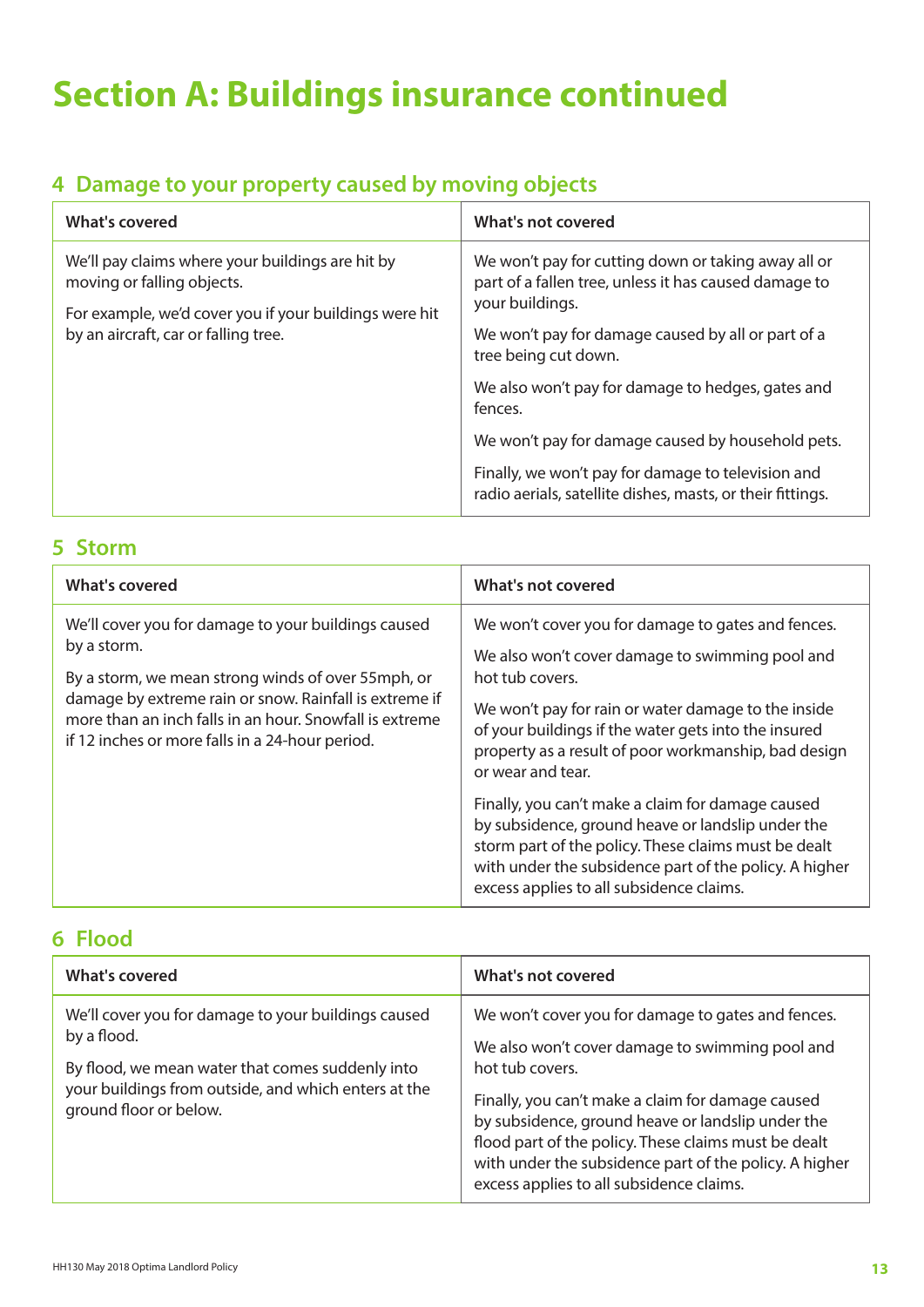#### **7 Subsidence**

| <b>What's covered</b>                                                                                                                                                                                       | <b>What's not covered</b>                                                                                                                                                                                                                                                                                     |
|-------------------------------------------------------------------------------------------------------------------------------------------------------------------------------------------------------------|---------------------------------------------------------------------------------------------------------------------------------------------------------------------------------------------------------------------------------------------------------------------------------------------------------------|
| We'll cover you for damage to your buildings as a<br>result of subsidence, ground heave or landslip.                                                                                                        | Your policy won't pay out for damage to your<br>buildings if the materials that they're built from shrink<br>or expand.                                                                                                                                                                                       |
| Subsidence is the downward movement of the ground<br>underneath your buildings.                                                                                                                             | We also won't pay for damage to the buildings or                                                                                                                                                                                                                                                              |
| Ground heave is the upward or sideways movement<br>of the ground underneath your buildings, which can                                                                                                       | their foundations caused by something known as<br>settlement.                                                                                                                                                                                                                                                 |
| happen as a result of the soil expanding.                                                                                                                                                                   | Settlement is the downward movement of the<br>buildings caused by the soil underneath them                                                                                                                                                                                                                    |
| Landslip means the downward movement of sloping<br>land underneath your property. For example, if you<br>lived on a hill and the ground below your property<br>moved, causing damage to your main building. | becoming compressed by the weight of the buildings.<br>It's different to subsidence, because it's caused by the<br>weight of the property, rather than the soil changing<br>underneath your property. It tends to happen in the<br>early years after a building or extension has been built.                  |
|                                                                                                                                                                                                             | We won't pay for any damage that's been caused<br>by the sea or a river eroding the land underneath or<br>around your buildings.                                                                                                                                                                              |
|                                                                                                                                                                                                             | We also won't pay for damage to any part of your<br>buildings, except your garage, unless the main<br>building is also damaged at the same time and by the<br>same cause.                                                                                                                                     |
|                                                                                                                                                                                                             | That means we won't pay for damage to things such<br>as outbuildings, sheds, greenhouses, swimming pools,<br>tennis courts, walls (including retaining walls), gates,<br>patios, fences, septic tanks, paths and driveways unless<br>your main building is damaged at the same time and<br>by the same cause. |
|                                                                                                                                                                                                             | Similarly, we won't pay claims for damage to solid<br>floors unless the foundations underneath the outside<br>walls are damaged at the same time and by the same<br>cause.                                                                                                                                    |
|                                                                                                                                                                                                             | We won't pay for damage caused by faulty materials,<br>poor design or poor workmanship. This includes any<br>work on your buildings that didn't meet building<br>control regulations when the work was completed.                                                                                             |
|                                                                                                                                                                                                             | Finally, we won't pay claims where you're entitled to<br>compensation from another person or organisation.                                                                                                                                                                                                    |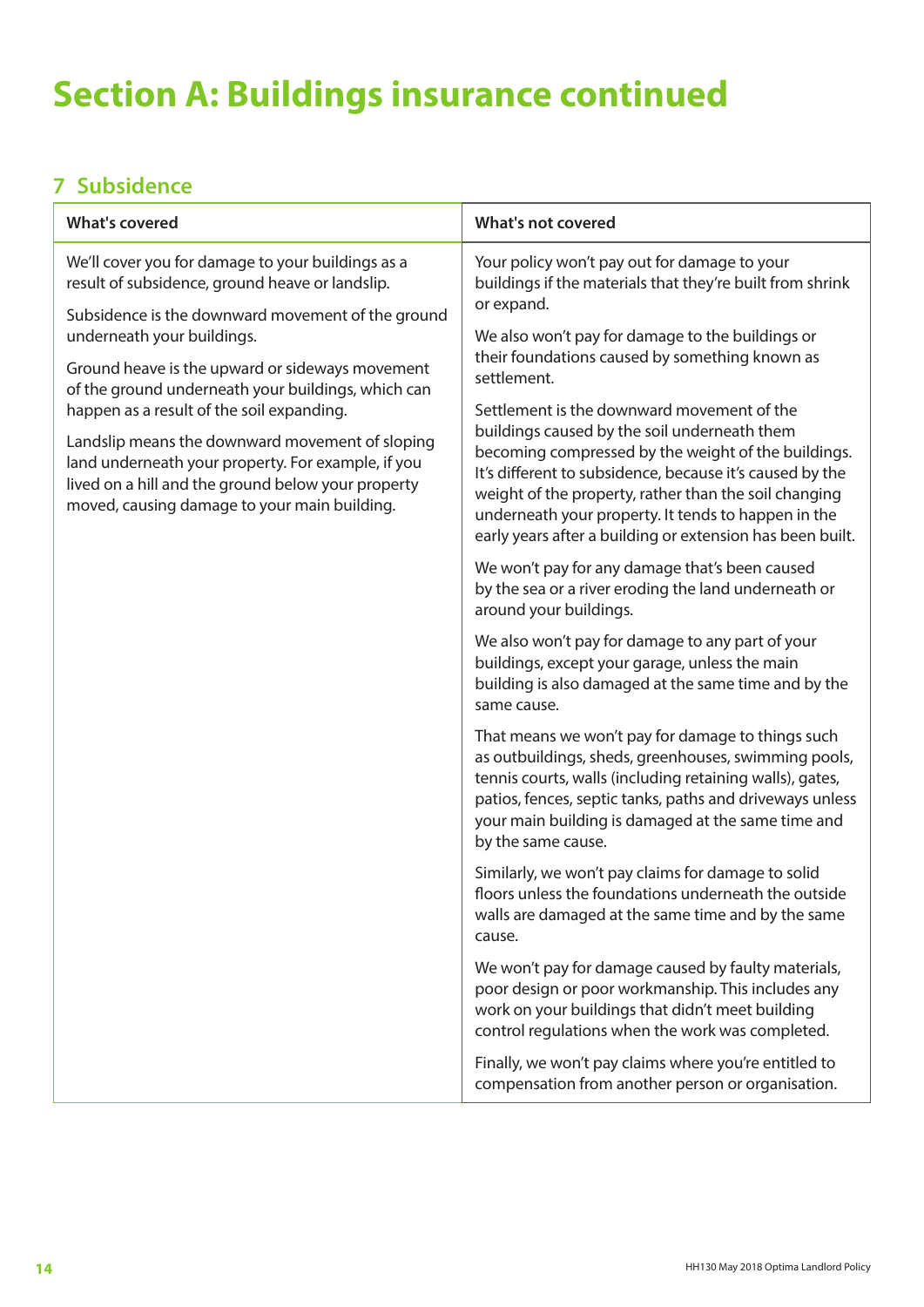#### **8 Leaking or freezing water & leaking oil**

| <b>What's covered</b>                                                                                                                                                                                                                                                                                                                                                                                                                                                                                                                                                                                                                                                                                                                                                                                                                                                         | <b>What's not covered</b>                                                                                                                                                                                                                                                                                                                                                                                                                                                                                                                                                                                                                                                                                                                                                                                                                                                                                                                                         |
|-------------------------------------------------------------------------------------------------------------------------------------------------------------------------------------------------------------------------------------------------------------------------------------------------------------------------------------------------------------------------------------------------------------------------------------------------------------------------------------------------------------------------------------------------------------------------------------------------------------------------------------------------------------------------------------------------------------------------------------------------------------------------------------------------------------------------------------------------------------------------------|-------------------------------------------------------------------------------------------------------------------------------------------------------------------------------------------------------------------------------------------------------------------------------------------------------------------------------------------------------------------------------------------------------------------------------------------------------------------------------------------------------------------------------------------------------------------------------------------------------------------------------------------------------------------------------------------------------------------------------------------------------------------------------------------------------------------------------------------------------------------------------------------------------------------------------------------------------------------|
| We'll pay for any damage to your buildings caused by<br>water or oil leaking from your tank, pipes, drains or oil-<br>fired heating system. We'll also pay for damage caused<br>by water freezing within any of these.<br>We'll also pay for damage caused by water leaking<br>from or freezing in appliances within the insured<br>property.<br>Sometimes it's not easy to find where water or oil is<br>leaking from. So we'll cover any reasonable costs you<br>have to pay to find the leak, and that includes the cost<br>of repairs to walls, floors or ceilings. But you must get<br>our agreement before work starts, so we can decide<br>whether finding the leak is the most practical and<br>cost-effective solution to the problem. For example, it<br>may cost less to install new pipework than knocking<br>holes in walls or floors to find the original leak. | We won't pay for damage to your buildings caused<br>by leaking or freezing water or oil when the insured<br>property is unoccupied.<br>We won't pay for damage caused by the failure, wear<br>and tear or lack of grouting or sealant.<br>We won't pay for repairs to the pipework or other parts<br>of the water or heating system unless they're caused<br>by freezing. If they're damaged for any other reason,<br>this part of the policy won't cover you. This part of<br>your policy also won't pay claims for damage caused<br>by water overflowing from sinks, bidets, showers and<br>baths, as a result of taps being left on.<br>Finally, you can't make a claim for damage caused<br>by subsidence, ground heave or landslip under the<br>'Leaking or freezing water & leaking oil' part of the<br>policy. These claims must be dealt with under the<br>subsidence part of the policy on page 14. A higher<br>excess applies to all subsidence claims. |

#### **9 Theft**

| What's covered                                                                                  | What's not covered                                                                                                                                                                                                                    |
|-------------------------------------------------------------------------------------------------|---------------------------------------------------------------------------------------------------------------------------------------------------------------------------------------------------------------------------------------|
| We'll cover you for any damage to your buildings as a<br>result of theft or an attempted theft. | We won't pay claims for theft or any attempted theft<br>by you, or by a person who is allowed to be in the<br>insured property, such as a cleaner, gardener or tenant.                                                                |
|                                                                                                 | We won't pay claims which are the result of theft<br>caused by your tenant, once the tenancy agreement<br>has ended.                                                                                                                  |
|                                                                                                 | We won't pay claims if the insured property is<br>unoccupied.                                                                                                                                                                         |
|                                                                                                 | Finally, whilst we won't pay claims for theft or<br>attempted theft caused by your tenant under this<br>section of the policy, you may be able to claim under<br>Section B of the policy if you have purchased the<br>Optional cover. |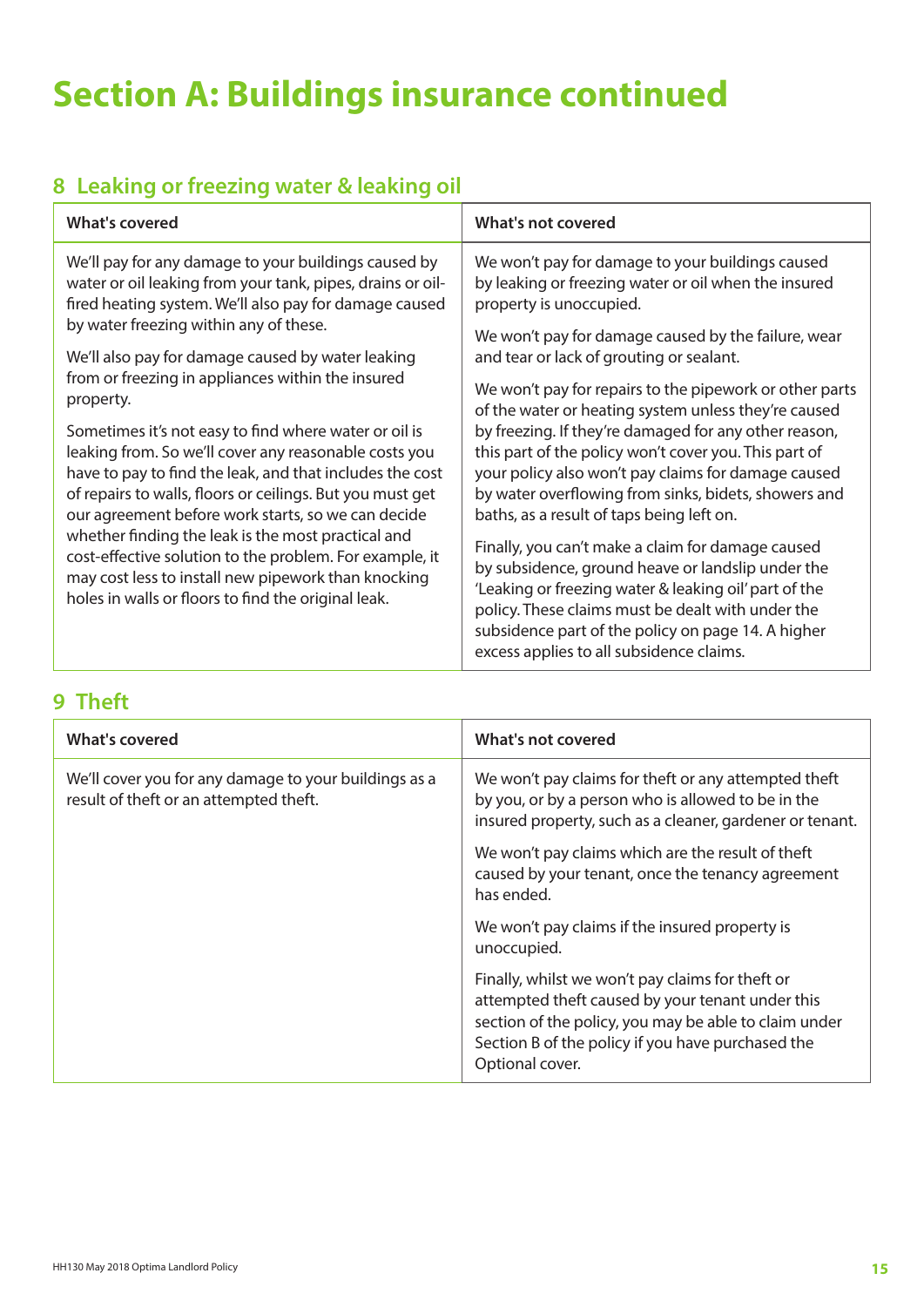#### **10 Property owners' legal responsibilities**

| <b>What's covered</b>                                                                                                                                                                                                                                                        | <b>What's not covered</b>                                                                                                                                                                                                                                         |
|------------------------------------------------------------------------------------------------------------------------------------------------------------------------------------------------------------------------------------------------------------------------------|-------------------------------------------------------------------------------------------------------------------------------------------------------------------------------------------------------------------------------------------------------------------|
| You may be asked to pay damages to an individual<br>or company if an accident happens in or around the<br>insured property.                                                                                                                                                  | We won't cover you if an accident on the insured<br>property kills or injures you, someone in your family<br>or anyone you employ permanently in or around the<br>insured property such as a nanny, cleaner or gardener.                                          |
| In the event that an accident on the insured property<br>leads to someone's death or injury, or leads to them<br>contracting an illness or disease, we'll cover any<br>damages that you're legally obliged to pay.<br>We'll also pay for any damage to another individual or | We also won't cover you if any of these people become<br>ill or catch a disease in the insured property.<br>We won't cover you for any loss, damage or injury<br>as a result of your failure to adequately maintain the                                           |
| company's property, as a result of an accident.<br>If you sell the insured property, you could still be asked<br>to pay for an accident on your old property if the<br>incident was caused by faulty workmanship.                                                            | insured property in a good state of repair.<br>We won't cover you for any damage to property that<br>you own or has been given to you by someone else<br>to look after. And we also won't cover you for any<br>damage to property that's been leased or rented to |
| When this happens we'll also cover you for seven<br>years after this policy ends or is cancelled, as long as<br>the damage happened after you'd sold the insured<br>property.<br>If you make a claim under this part of your policy, we                                      | you.<br>We won't cover you for any damages if they're a result<br>of an accident involving a lift that you own or are<br>responsible for maintaining, unless it's a stairlift.                                                                                    |
| won't ask you to pay an excess.                                                                                                                                                                                                                                              | We won't cover you for damages if they arise as a<br>result of something you or your family did deliberately<br>or maliciously.                                                                                                                                   |
|                                                                                                                                                                                                                                                                              | We also won't cover you for damages that arise<br>from using the insured property for business or<br>employment, other than letting of the insured<br>property.                                                                                                   |
|                                                                                                                                                                                                                                                                              | We won't pay claims just because you've made an<br>agreement with another person.                                                                                                                                                                                 |
|                                                                                                                                                                                                                                                                              | Finally, we won't pay more than the amount shown in<br>the policy schedule.                                                                                                                                                                                       |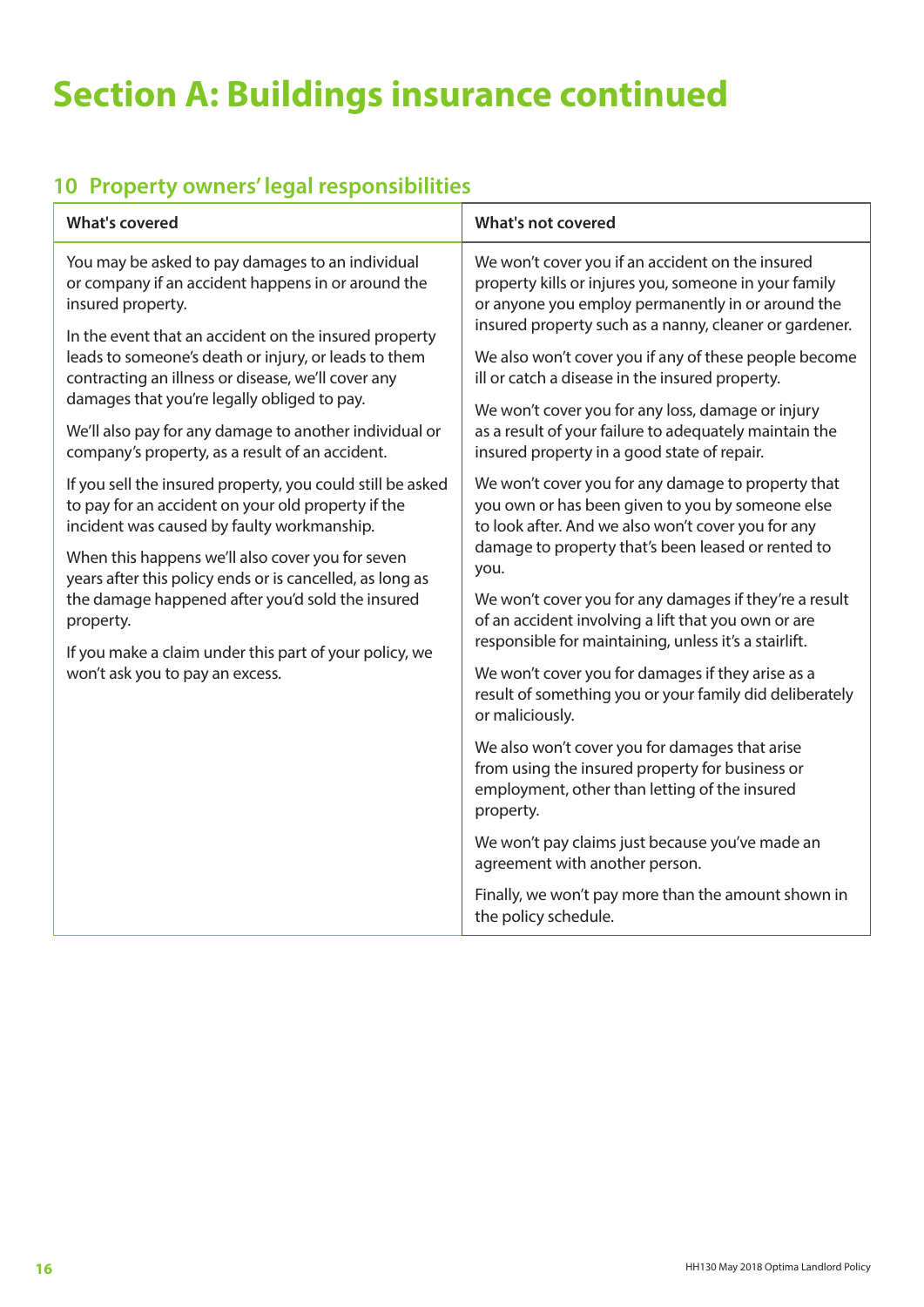#### **11 Professional fees & costs**

| What's covered                                                                                                                                                                                                                                                                                                                                                                                                                                                                       | What's not covered |
|--------------------------------------------------------------------------------------------------------------------------------------------------------------------------------------------------------------------------------------------------------------------------------------------------------------------------------------------------------------------------------------------------------------------------------------------------------------------------------------|--------------------|
| If your buildings are damaged, we'll cover you for any<br>necessary and reasonable costs that you need to pay<br>as part of the repair or rebuild, as long as the damage<br>would have been covered elsewhere in this buildings<br>policy. This means we'll pay for legal fees, as well as<br>fees for architects and surveyors. It also includes the<br>cost of clearing debris from your property, as well as<br>clearing drains and demolishing or stabilising your<br>buildings. |                    |
| Finally, we'll also cover other costs necessary to meet<br>government or local authority requirements.                                                                                                                                                                                                                                                                                                                                                                               |                    |

#### **12 Rent or alternative accommodation**

| What's covered                                                                                                                                                                                                                                                                                                                                                                                                                                                                   | What's not covered                                                                                                                                                                                                                                                                                                                                                                                    |
|----------------------------------------------------------------------------------------------------------------------------------------------------------------------------------------------------------------------------------------------------------------------------------------------------------------------------------------------------------------------------------------------------------------------------------------------------------------------------------|-------------------------------------------------------------------------------------------------------------------------------------------------------------------------------------------------------------------------------------------------------------------------------------------------------------------------------------------------------------------------------------------------------|
| If the insured property can't be lived in following a<br>valid claim under covers 1-9 of Section A of this policy,<br>we'll pay for similar alternative accommodation that<br>you are legally responsible to provide for your tenant<br>under the tenancy agreement, or the rent you would<br>have received while the insured property can't be lived<br>in.<br>Claims under this part of the policy have a separate<br>limit. Check your policy schedule to see how much it is. | If we reject a claim for damage to your buildings<br>under another part of this policy, then you won't be<br>able to claim for rent or alternative accommodation.<br>We won't pay claims where the property was<br>unoccupied prior to the loss, unless you are able<br>to provide a tenancy agreement as evidence that a<br>new tenant had been due to take up residency in<br>the insured property. |
| Claims under this part of your policy won't count<br>towards your maximum claim limit.                                                                                                                                                                                                                                                                                                                                                                                           |                                                                                                                                                                                                                                                                                                                                                                                                       |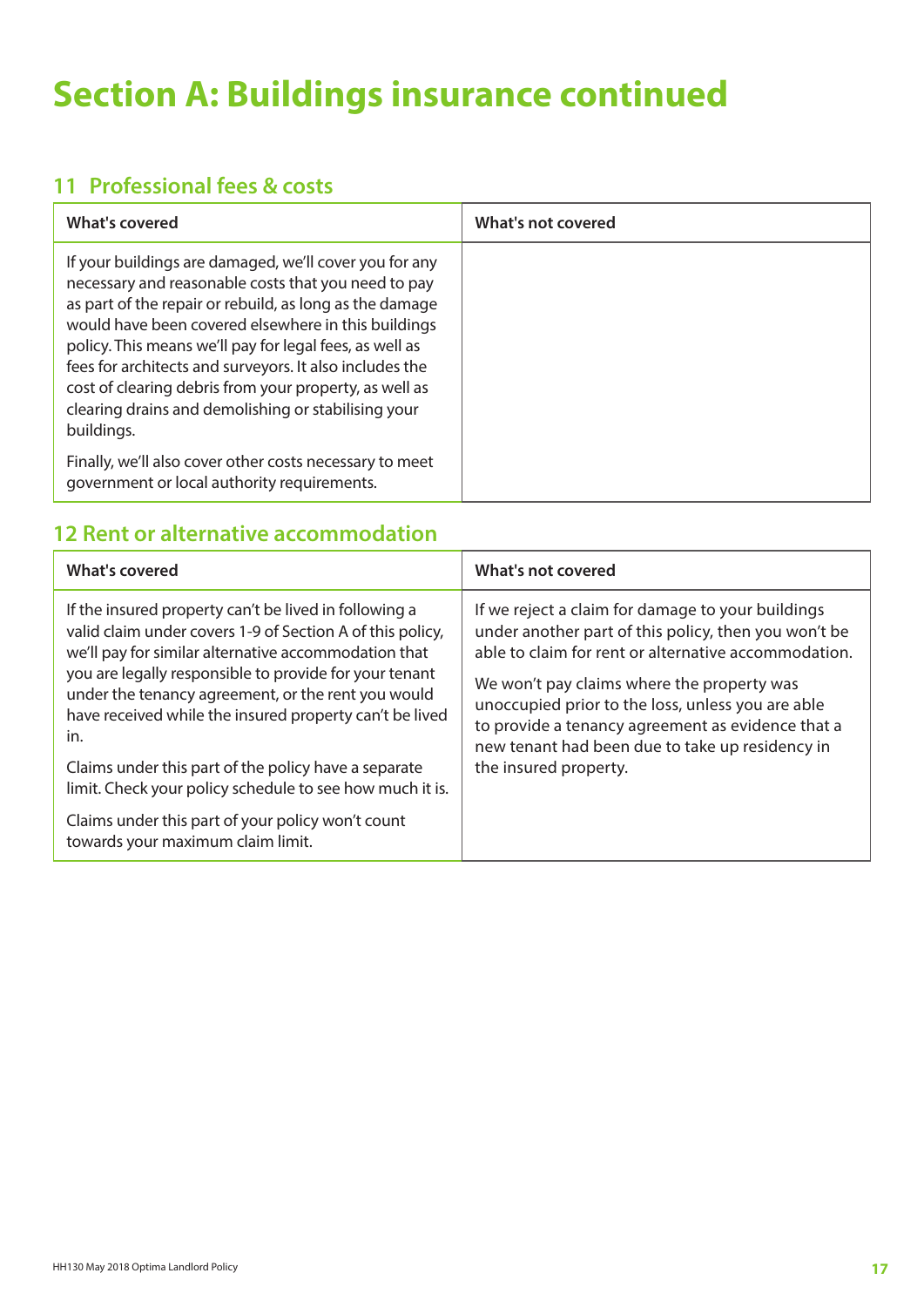### **Section B: Optional buildings cover**

You're only covered under this section of the policy if it says so on your most recent policy schedule.

#### **1 Accidental damage to your buildings**

| <b>What's covered</b>                                                                                                                                                        | What's not covered                                                                                                                                           |
|------------------------------------------------------------------------------------------------------------------------------------------------------------------------------|--------------------------------------------------------------------------------------------------------------------------------------------------------------|
| Just to be clear, when we use the term accidental<br>damage, we mean damage that is unexpected and<br>unintended, caused by something sudden and which<br>is not deliberate. | We won't pay for damage caused by chewing,<br>scratching, tearing or fouling by pets.                                                                        |
|                                                                                                                                                                              | We won't pay for accidental damage if the property is<br>unoccupied.                                                                                         |
|                                                                                                                                                                              | We won't pay for cutting down or taking away all or<br>part of a fallen tree, unless it has caused damage to<br>your buildings.                              |
|                                                                                                                                                                              | We won't pay to put right poor workmanship or bad<br>design. This includes any work which didn't meet<br>building control regulations when it was completed. |
|                                                                                                                                                                              | Claims relating to subsidence must be made under<br>section A of this policy.                                                                                |
|                                                                                                                                                                              | If we refuse to pay all or part of your claim, you<br>can't try and make a further claim on this accidental<br>damage section of the policy.                 |
|                                                                                                                                                                              | Finally, we won't pay claims under this section of the<br>policy if they're covered elsewhere in your buildings<br>policy, because the excess may differ.    |

#### **2 Underground pipes, drains & cables**

| What's covered                                                                                                                                           | What's not covered                                                                                                      |
|----------------------------------------------------------------------------------------------------------------------------------------------------------|-------------------------------------------------------------------------------------------------------------------------|
| We'll pay the cost of repairing fabric of cables,<br>underground pipes, drains and tanks serving the<br>insured property if they're accidentally broken. | We won't pay for clearing blocked drains, unless the<br>blockage is caused by structural damage to the drain<br>itself. |
|                                                                                                                                                          | We won't pay for damage to drains serving the insured<br>property which are not your responsibility.                    |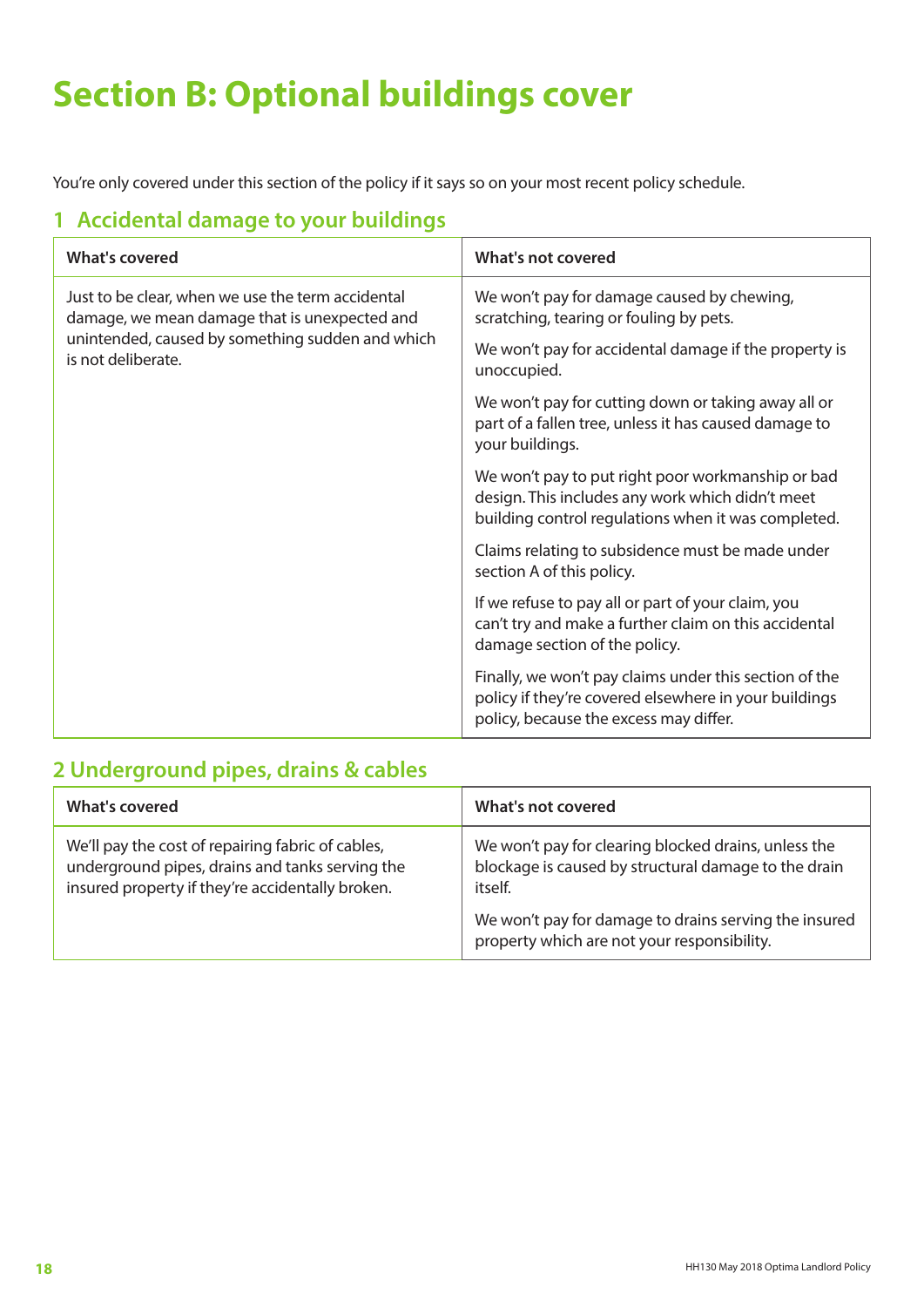### **Section B: Optional buildings cover continued**

#### **3 Glass, toilets & other fittings**

| What's covered                                          | What's not covered                                    |
|---------------------------------------------------------|-------------------------------------------------------|
| We'll pay for the cost of repairing or replacing any    | We won't pay for damage caused by scratching or       |
| fixed panes of glass or ceramic hobs built into cookers | denting.                                              |
| if they're accidentally broken, as long as these are    | We also won't pay for things that are accidentally    |
| permanent fixtures in the insured property.             | broken when the insured property is unoccupied.       |
| We'll also pay to repair or replace solar panels and    | Finally, we won't pay for the cost of repairing or    |
| sanitary fixtures, such as baths and toilets, which are | replacing window or door frames that are accidentally |
| accidentally broken.                                    | broken.                                               |

#### **4 Theft or Vandalism by your tenant**

| What's covered                                                                                                                                                                                                            | What's not covered                                                                                                                     |
|---------------------------------------------------------------------------------------------------------------------------------------------------------------------------------------------------------------------------|----------------------------------------------------------------------------------------------------------------------------------------|
| We'll pay claims where your buildings are damaged by<br>theft and/or vandalism caused by your tenant.<br>Claims under this part of the policy have a separate<br>limit. Check your policy schedule to see how much it is. | We won't pay claims which are the result of theft and/<br>or vandalism caused by your tenant, once the tenancy<br>agreement has ended. |

#### **5 Damage caused by emergency services**

| <b>What's covered</b>                                                                                                                                                                       | What's not covered                                                                                                                  |
|---------------------------------------------------------------------------------------------------------------------------------------------------------------------------------------------|-------------------------------------------------------------------------------------------------------------------------------------|
| We'll cover the cost of damage to the insured property<br>or garden items caused by the emergency services<br>while they're getting into the insured property to deal<br>with an emergency. | We won't pay for the cost of damage if the emergency<br>access was required as a result of any criminal activity<br>by your tenant. |
| By garden items, we mean flowerbeds, hedges, lawns,<br>potted plants, shrubs or trees outside your buildings<br>but within the boundaries of the insured property.                          |                                                                                                                                     |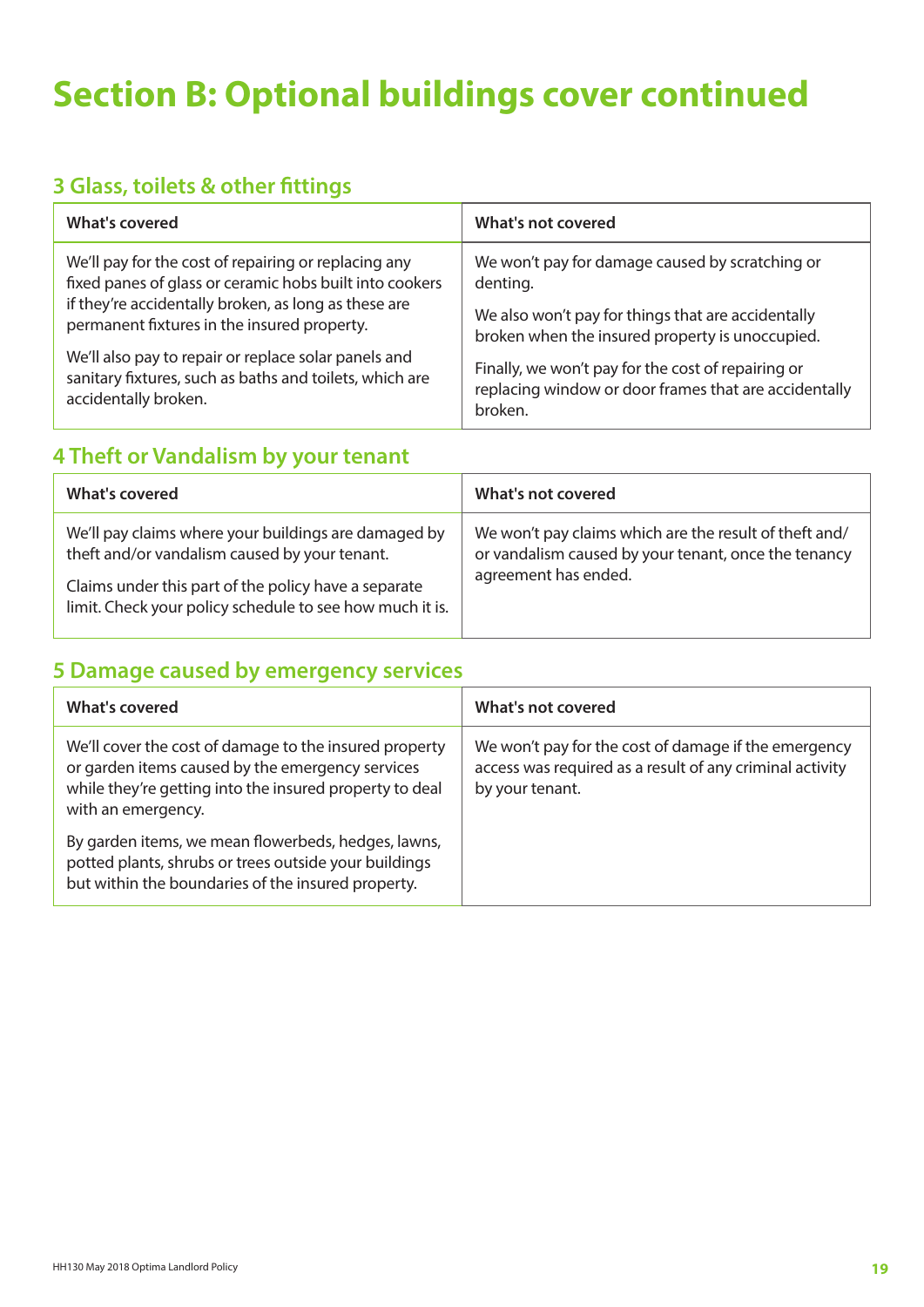### **Section C: Landlord contents insurance**

You're only covered under this section of the policy if it says so on your most recent policy schedule. This section of your policy only covers your landlord contents when they're at the insured property.

#### **1 Fire & earthquakes**

| What's covered                                                                                                              | What's not covered                                               |
|-----------------------------------------------------------------------------------------------------------------------------|------------------------------------------------------------------|
| We'll pay claims where your landlord contents are<br>damaged by fire or smoke, explosion, lightning or by<br>an earthquake. | We won't pay claims caused by scorching, singeing or<br>melting. |

#### **2 Riots**

| What's covered                                                          | What's not covered |
|-------------------------------------------------------------------------|--------------------|
| We'll pay claims where your landlord contents are<br>damaged by a riot. |                    |
| You need to report the damage to the police within<br>seven days.       |                    |

#### **3 Vandalism**

| What's covered                                               | What's not covered                                                                                                                                                                                                  |
|--------------------------------------------------------------|---------------------------------------------------------------------------------------------------------------------------------------------------------------------------------------------------------------------|
| We'll pay claims for vandalism to your landlord<br>contents. | We won't pay for claims which are the result of<br>vandalism caused by you, or by a person who is<br>allowed to be in the insured property, such as a<br>cleaner, gardener or tenant.                               |
|                                                              | We won't pay claims which are the result of vandalism<br>caused by the tenant, once the tenancy agreement<br>has ended.                                                                                             |
|                                                              | We also won't pay claims which are the result of<br>vandalism if the insured property is unoccupied.                                                                                                                |
|                                                              | Finally, whilst we won't pay claims for vandalism<br>caused by your tenant under this section of the policy,<br>you may be able to claim under Section D of the policy<br>if you have purchased the Optional cover. |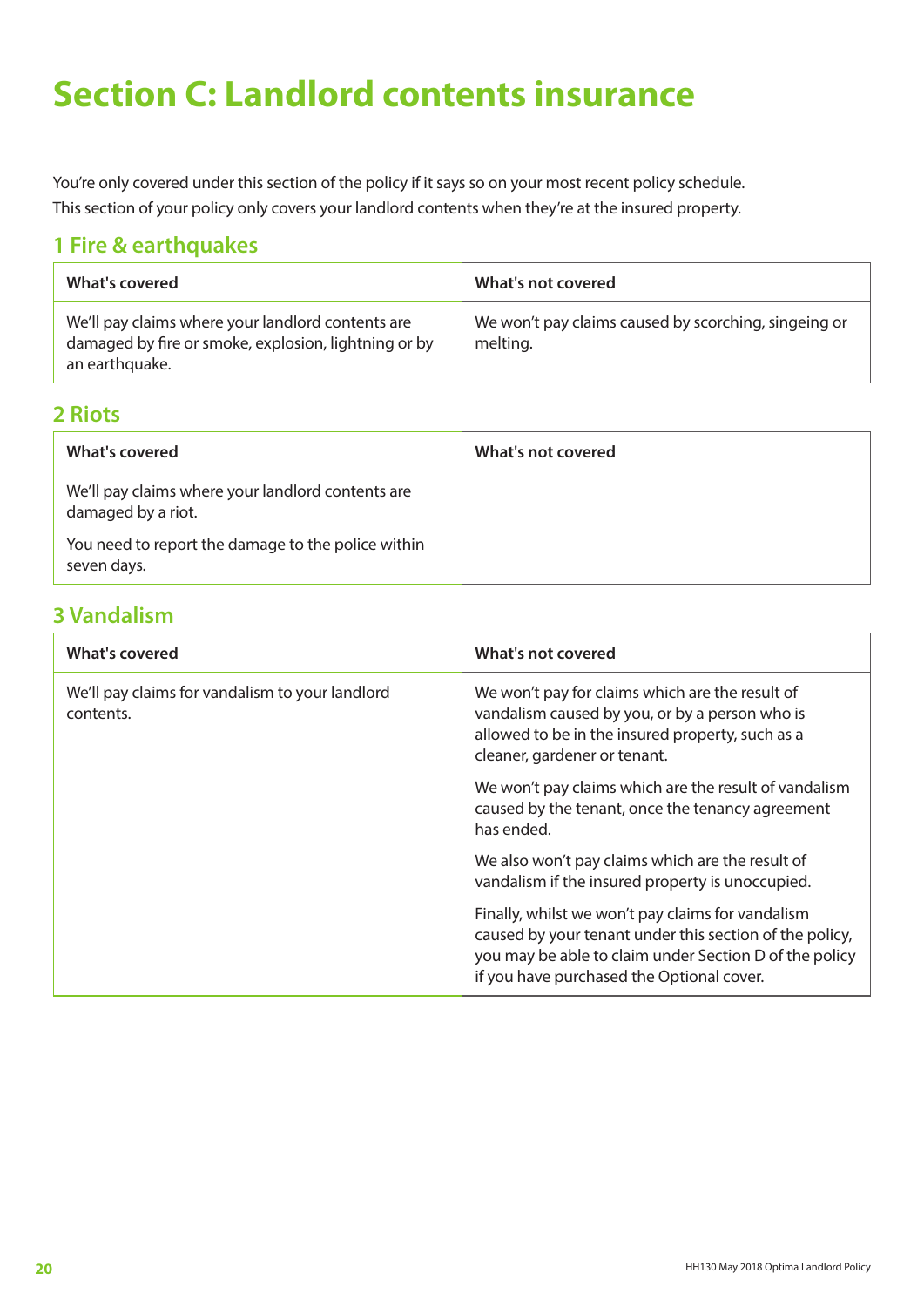### **Section C: Landlord contents insurance continued**

#### **4 Damage to your property caused by moving objects**

| What's covered                                                                                                                   | What's not covered                                                                                                                 |
|----------------------------------------------------------------------------------------------------------------------------------|------------------------------------------------------------------------------------------------------------------------------------|
| We'll pay claims where the insured property is hit<br>by falling objects, and your landlord contents are<br>damaged as a result. | We won't pay for cutting down or taking away all or<br>part of a fallen tree, unless it has caused damage to<br>landlord contents. |
| For example, we'd cover you if the insured property<br>was hit by an aircraft, car or falling tree.                              | We won't pay for damage caused by all or part of a<br>tree being cut down.                                                         |
|                                                                                                                                  | We also won't pay for damage to hedges, gates and<br>fences.                                                                       |
|                                                                                                                                  | Finally, we won't pay for damage caused by household<br>pets.                                                                      |

#### **5 Storm**

| What's covered                                                                                               | What's not covered                                                                                                                                                                                                    |
|--------------------------------------------------------------------------------------------------------------|-----------------------------------------------------------------------------------------------------------------------------------------------------------------------------------------------------------------------|
| We'll cover you for damage to landlord contents<br>caused by storm.                                          | We won't pay for rain or water damage to the inside<br>of your buildings if the water gets into your house as<br>a result of poor workmanship, bad design or wear and                                                 |
| By a storm, we mean strong winds of over 55mph, or<br>damage by extreme rain or snow. Rainfall is extreme if | tear.                                                                                                                                                                                                                 |
| more than an inch falls in an hour. Snowfall is extreme<br>if 12 inches or more falls in a 24-hour period.   | Finally, you can't make a claim for damage caused by<br>subsidence, ground heave or landslip under the storm<br>part of the policy. These claims must be dealt with<br>under the subsidence part of the policy below. |

#### **6 Flood**

| What's covered                                                                                                                                                                                              | What's not covered                                                                                                                                                                                                                                                                                                                                |
|-------------------------------------------------------------------------------------------------------------------------------------------------------------------------------------------------------------|---------------------------------------------------------------------------------------------------------------------------------------------------------------------------------------------------------------------------------------------------------------------------------------------------------------------------------------------------|
| We'll cover you for damage to landlord contents<br>caused by a flood.<br>By flood, we mean water that comes suddenly into<br>your buildings from outside, and which enters at the<br>ground floor or below. | We won't cover you for damage to gates and fences.<br>We also won't cover damage to swimming pool and<br>hot tub covers.<br>Finally, you can't make a claim for damage caused by<br>subsidence, ground heave or landslip under the flood<br>part of the policy. These claims must be dealt with<br>under the subsidence part of the policy below. |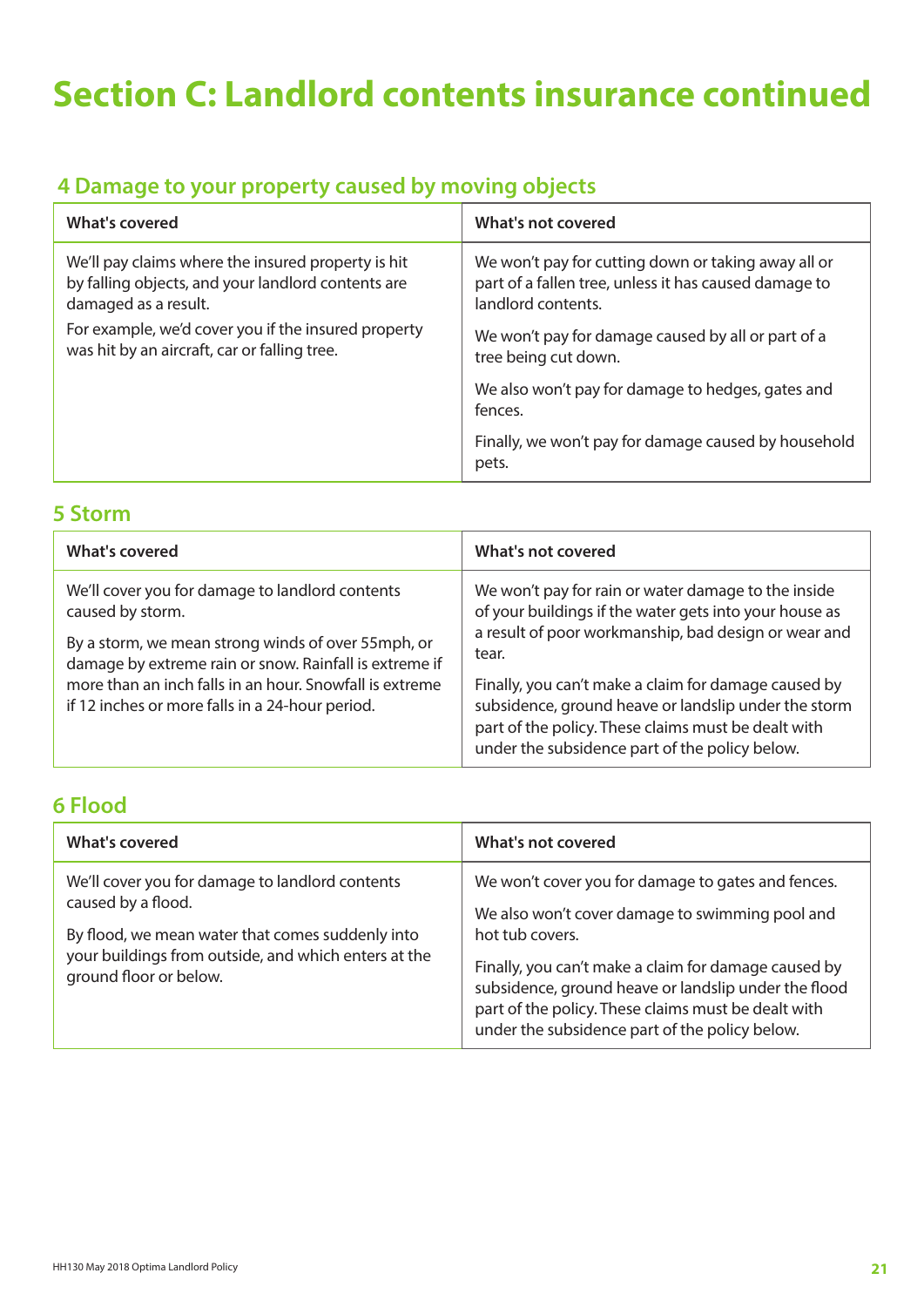### **Section C: Landlord contents insurance continued**

#### **7 Subsidence**

| <b>What's covered</b>                                  | What's not covered                                                                                         |
|--------------------------------------------------------|------------------------------------------------------------------------------------------------------------|
| We'll cover you for damage to landlord contents of     | We won't cover you for any damage to landlord                                                              |
| the insured property as a result of subsidence, ground | contents if it happens as a result of your buildings'                                                      |
| heave or landslip.                                     | foundations shrinking or expanding.                                                                        |
| Subsidence is the downward movement of the ground      | We also won't pay claims if your landlord contents are                                                     |
| underneath your buildings.                             | damaged as a result of the sea or a river eroding the                                                      |
| Ground heave is the upward or sideways movement        | land around your buildings.                                                                                |
| of the ground underneath the buildings, which can      | We won't pay for claims which are caused by faulty                                                         |
| happen as a result of the soil expanding.              | materials, poor design or poor workmanship. This                                                           |
| Landslip means the downward movement of sloping        | includes any work on your buildings which didn't                                                           |
| land underneath your property. For example, if you     | meet building control regulations when the work was                                                        |
| lived on a hill and the ground below your property     | completed. We won't pay for any damage that started                                                        |
| moved, causing damage to your main building.           | before this policy came into force.                                                                        |
|                                                        | Finally, we won't pay claims where you're entitled to<br>compensation from another person or organisation. |

#### **8 Leaking or freezing water & leaking oil**

| <b>What's covered</b>                                                                                                                                                                                                                        | What's not covered                                                                                                                                                       |
|----------------------------------------------------------------------------------------------------------------------------------------------------------------------------------------------------------------------------------------------|--------------------------------------------------------------------------------------------------------------------------------------------------------------------------|
| We'll pay for any damage to landlord contents caused<br>by water or oil leaking from your tank, pipes, drains,<br>home appliances or oil-fired heating system. We'll also<br>pay for damage caused by water freezing within any of<br>these. | We won't pay for damage caused by leaking or<br>freezing water or oil when the insured property is<br>unoccupied.                                                        |
|                                                                                                                                                                                                                                              | We won't pay damage caused by the failure, wear and<br>tear or lack of grouting or sealant.                                                                              |
|                                                                                                                                                                                                                                              | This part of your policy also won't pay claims for<br>damage caused by water overflowing from sinks,<br>bidets, showers and baths, as a result of taps being left<br>on. |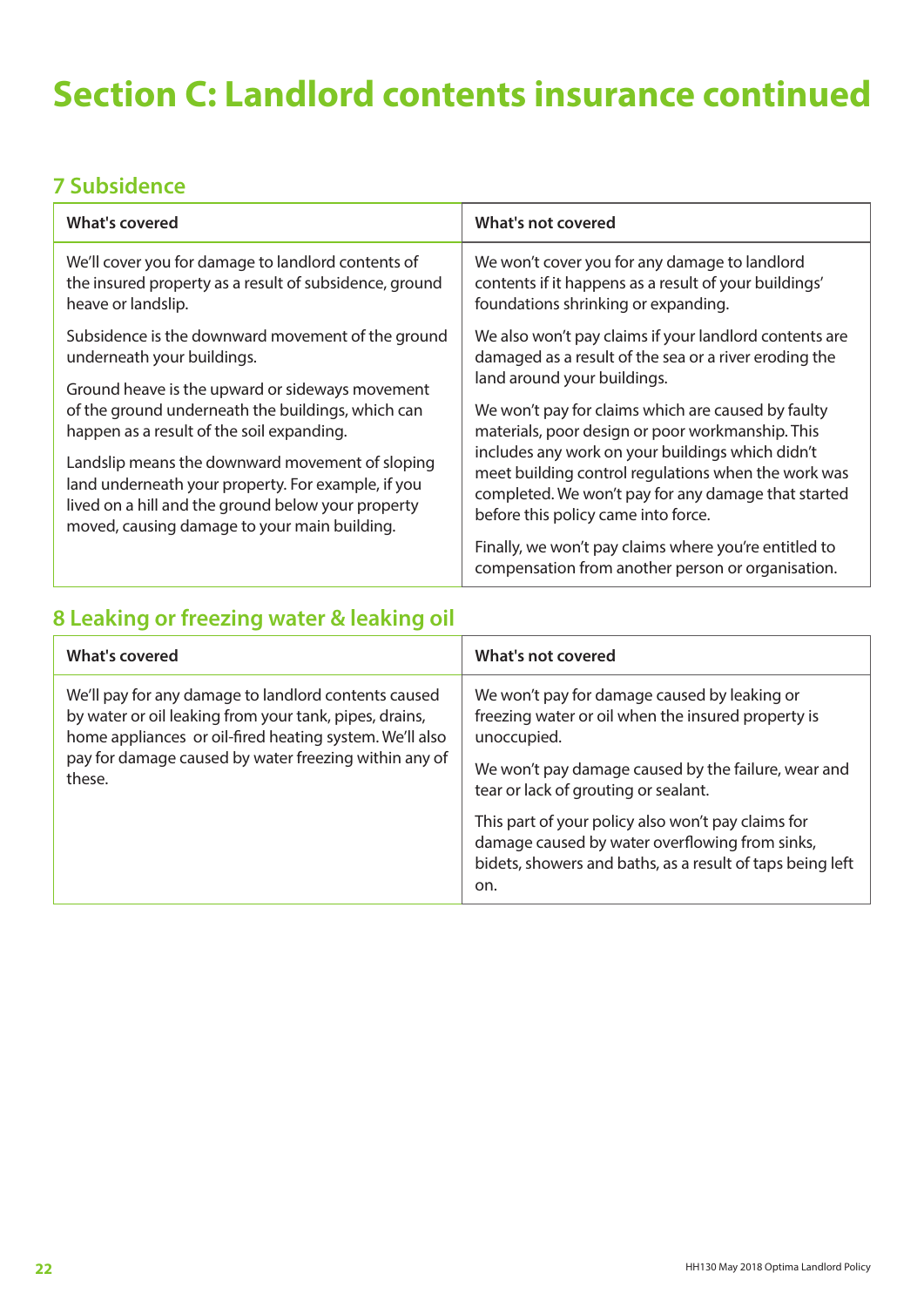### **Section C: Landlord contents insurance continued**

#### **9 Theft**

| What's not covered                                                                                                                                                                                                                    |
|---------------------------------------------------------------------------------------------------------------------------------------------------------------------------------------------------------------------------------------|
| We won't pay claims for theft or any attempted theft<br>by you, or by a person who is allowed to be in the<br>insured property, such as a cleaner, gardener or tenant.                                                                |
| We won't pay claims which are the result of theft<br>caused by your tenant, once the tenancy agreement<br>has ended.                                                                                                                  |
| We won't pay claims if the insured property is<br>unoccupied.                                                                                                                                                                         |
| Finally, whilst we won't pay claims for theft or<br>attempted theft caused by your tenant under this<br>section of the policy, you may be able to claim under<br>Section D of the policy if you have purchased the<br>Optional cover. |
|                                                                                                                                                                                                                                       |

#### **10 Your legal responsibility for domestic employees**

| What's covered                                                                                                                                                                                                                                                | What's not covered                                                                                                                                 |
|---------------------------------------------------------------------------------------------------------------------------------------------------------------------------------------------------------------------------------------------------------------|----------------------------------------------------------------------------------------------------------------------------------------------------|
| If you employ people permanently to work directly in<br>connection with the insured property we'll cover you<br>for any costs you're legally obliged to pay if they're<br>accidentally injured, die or become ill during the<br>course of their work for you. | We won't cover you for any loss, damage or injury<br>as a result of your failure to adequately maintain the<br>property in a good state of repair. |
| This cover applies anywhere in the world as long<br>as your employees were appointed in the United<br>Kingdom, the Isle of Man or the Channel Islands.                                                                                                        |                                                                                                                                                    |
| If you make a claim under this part of your policy, we<br>won't ask you to pay an excess.                                                                                                                                                                     |                                                                                                                                                    |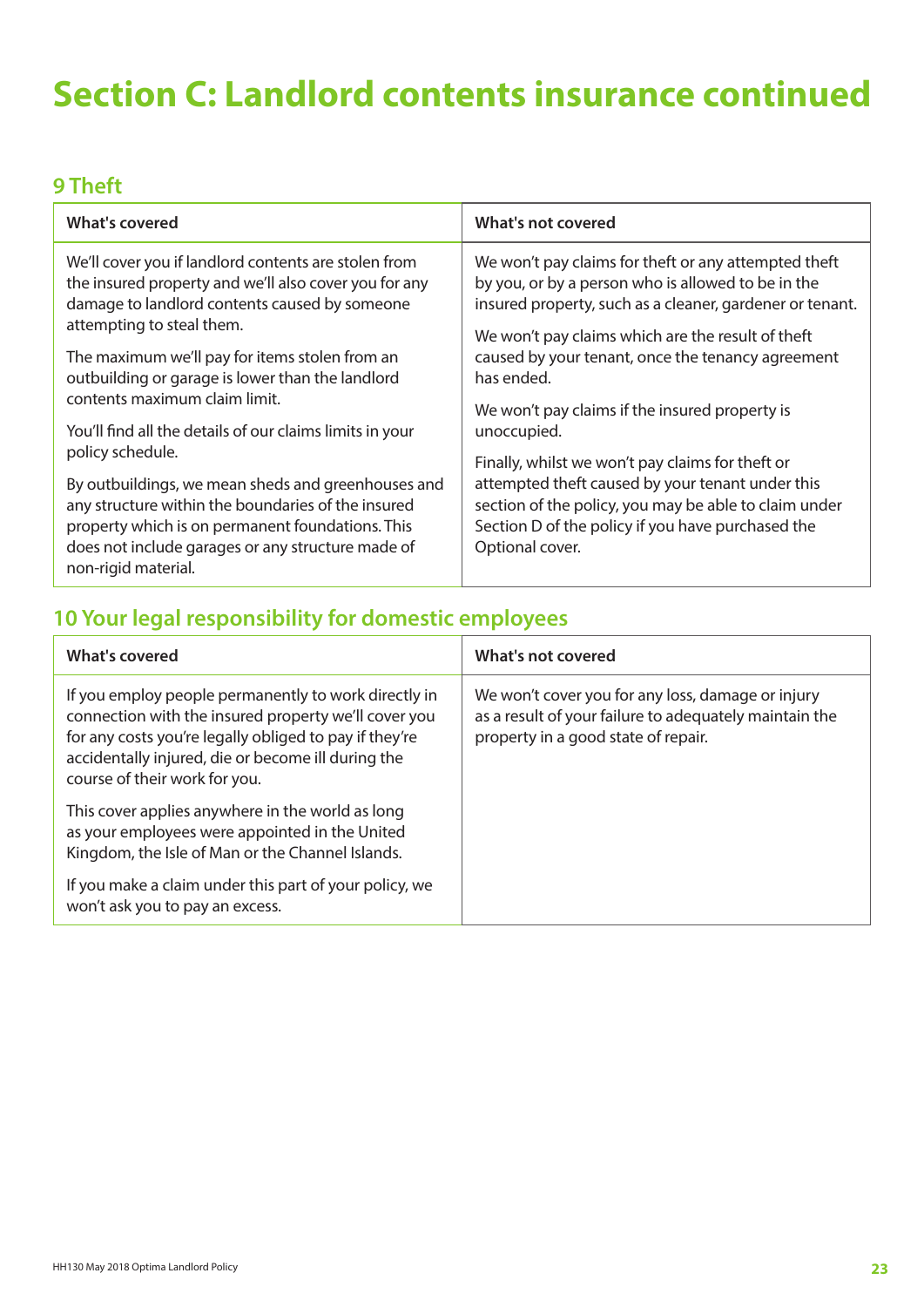### **Section D: Optional landlord contents cover**

You're only covered under this section of the policy if it says so on your most recent policy schedule.

#### **1 Accidental damage to landlord contents within the insured property**

| <b>What's covered</b>                                                                                                                                                        | What's not covered                                                                                                                                                                                  |
|------------------------------------------------------------------------------------------------------------------------------------------------------------------------------|-----------------------------------------------------------------------------------------------------------------------------------------------------------------------------------------------------|
| Just to be clear, when we use the term accidental<br>damage, we mean damage that is unexpected and<br>unintended, caused by something sudden and which<br>is not deliberate. | We won't cover scratches or dents unless they prevent<br>you from using the item. We also won't pay for<br>damage caused by chewing, scratching, tearing or<br>fouling by domestic animals or pets. |
|                                                                                                                                                                              | We won't pay for accidental damage if the property is<br>unoccupied.                                                                                                                                |
|                                                                                                                                                                              | We won't pay for rain or water damage to your<br>landlord contents if the water gets into your house as<br>a result of poor workmanship, bad design or wear and<br>tear.                            |
|                                                                                                                                                                              | We won't pay for cutting down or taking away all or<br>part of a fallen tree, unless it has caused damage to<br>your landlord contents.                                                             |
|                                                                                                                                                                              | We won't pay for damage if it's caused by your power<br>supply being cut off by your energy company.                                                                                                |
|                                                                                                                                                                              | We won't pay for accidental damage if it's caused by<br>computer viruses.                                                                                                                           |
|                                                                                                                                                                              | Finally, we won't pay claims under this section of<br>the policy if it's covered elsewhere in your landlord<br>contents policy, because the excess may differ.                                      |

#### **2 Theft or Vandalism by your tenant**

| What's covered                                                                                                   | What's not covered                                                                                                       |
|------------------------------------------------------------------------------------------------------------------|--------------------------------------------------------------------------------------------------------------------------|
| We'll pay claims where landlord contents are<br>damaged by theft and/or vandalism caused by your<br>tenant.      | We won't pay claims which are the result of vandalism<br>caused by your tenant, once the tenancy agreement<br>has ended. |
| Claims under this part of the policy have a separate<br>limit. Check your policy schedule to see how much it is. |                                                                                                                          |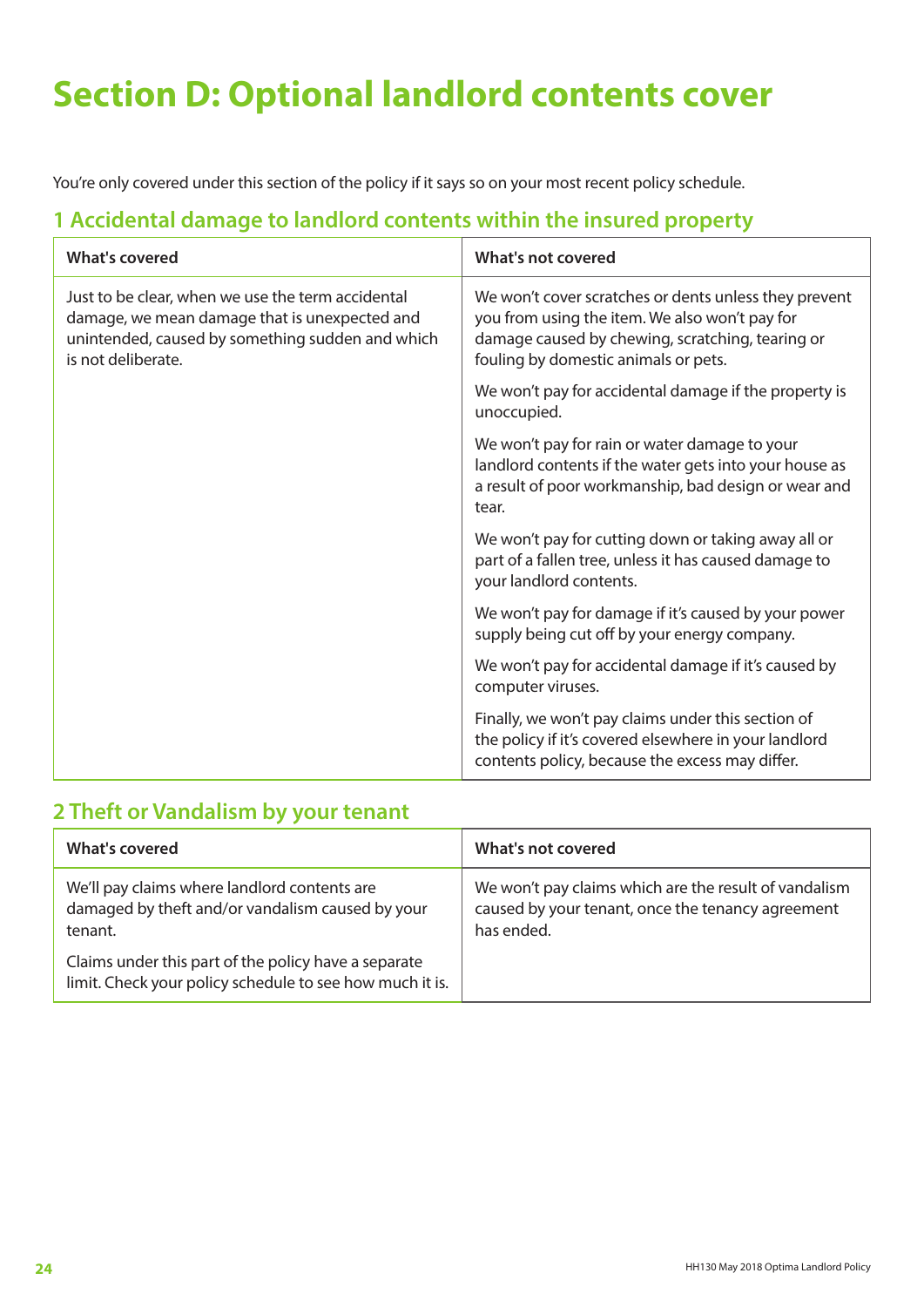### **How to make changes to your policy**

It's important you keep us up to date with any changes that may afect your insurance policy. If any of the information that you gave us or your adviser when you took out your policy has changed, you need to get in touch. If you don't, it could mean that your policy is no longer valid.

The kind of things that we need to hear about are:

- A change of address.
- Any significant alterations to the insured property, such as extensions, that may change the cost of rebuilding the property.
- Any significant increase in the value of landlord contents.
- Change in tenant type for example if the insured property will be let to students.
- The insured property is going to be unoccupied for more than 30 days in a row for example, in between lets, if the tenant takes an extended holiday, or because the insured property is on the market for sale.
- You receive a county court judgment or criminal conviction (except for motoring offences where a prison sentence has not been served).
- You are declared bankrupt.
- The insured property is used for any business or trade purposes, other than letting the property to tenants.
- The insured property is no longer going to be let to tenants.

Please remember that if you don't tell us about changes, it may affect any claim you make.

If you do tell us something has changed, it could result in an increase or reduction in your premium as well as your excess. If your premium falls as a result of the changes, we'll refund you the diference, as long as it's more than £10.

Similarly, if your premium goes up as a result of the changes, we'll only charge you if the increase is more than £10.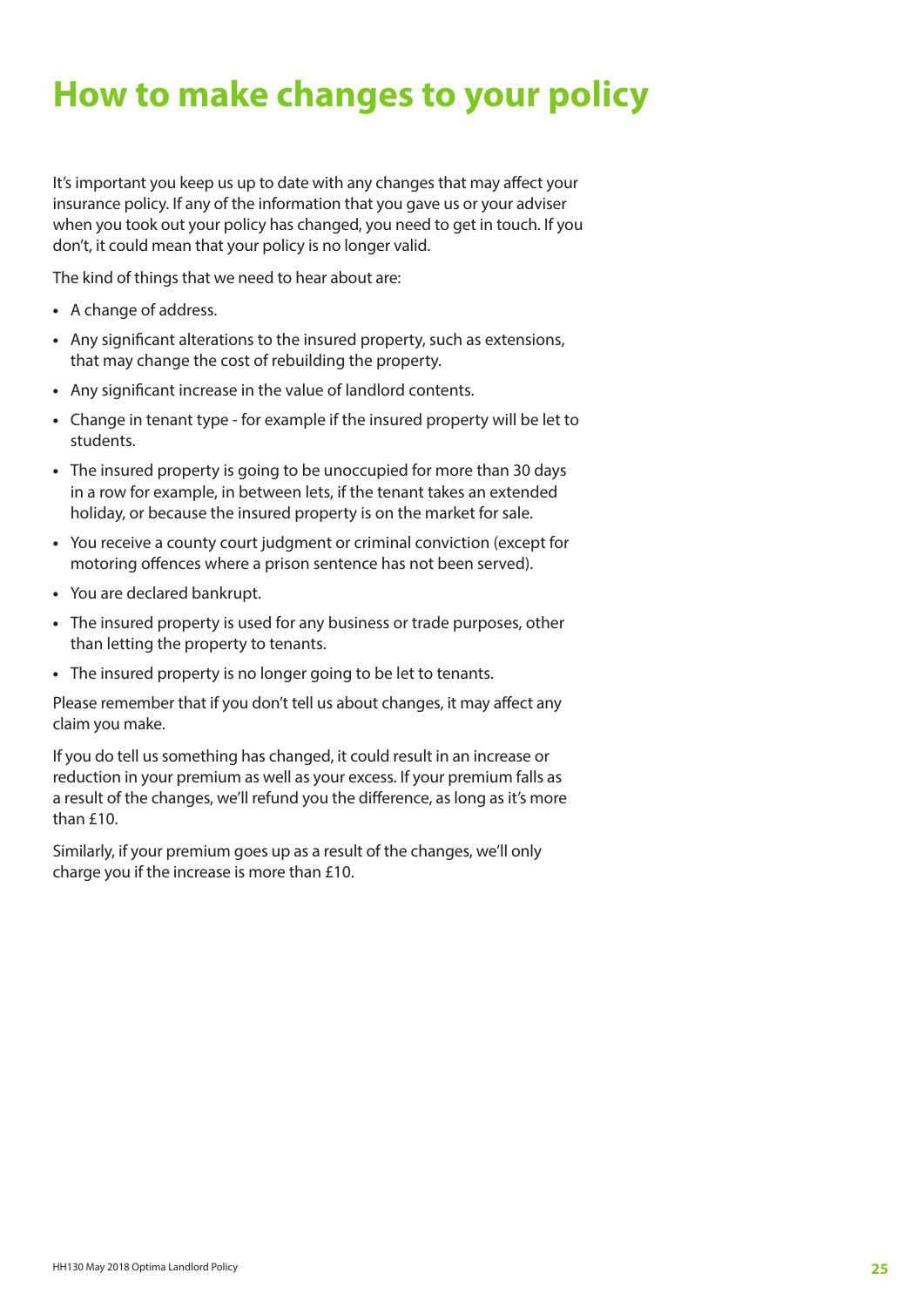### **How to cancel your policy**

You're free to cancel your policy at any time. To do so, you need to get in contact with the adviser who sold you the policy. Your adviser may charge you for this, on top of our £7.50 administration charge (plus insurance premium tax where applicable).

How much money you get back will depend on how long you've had the policy for, and whether or not you've made a claim, or may need to make a claim.

#### **Cancelling within the first 14 days**

If you cancel your policy within 14 days of the commencement date of cover, or the date at which you receive your documents, if this is later, we'll refund your full premium, minus our £7.50 administration charge (plus insurance premium tax where applicable). If you've made a claim no refund will be paid.

#### **Cancelling after the first 14 days**

After the initial 14 days, as long as you've not made a claim or something has happened which could lead to a claim, we'll refund you for the time left on the policy, minus our £7.50 administration charge (plus insurance premium tax where applicable).

We'll work out the cost of your insurance per day, and then refund you for the days that you haven't yet used.

If you've had a claim during the cover period, or something has happened which might lead you to make a claim, then you won't receive any refund. And if you pay for your insurance on a monthly basis, we'll ask you to pay the remainder of the year's premiums.

It's important to be aware that your policy won't be cancelled if you simply stop your direct debit.

#### **Our right to cancel your policy**

Ageas or your adviser have the right to cancel this policy at any time by giving you 14 days' notice in writing. We'll tell you the reason why.

Reasons why we may decide to cancel your policy include, but won't be limited to:

- Changes to the information that you provided us when you purchased the policy, which are shown on your proposal form, statement of fact or policy schedule, that mean we are no longer willing to cover you.
- We suspect fraud on this or another related insurance policy.
- There's been a misrepresentation which means we no longer wish to insure you.
- We're unable to take a payment from your account.
- You, or someone representing you, is abusive to our staff or anyone acting on our behalf.
- You won't give us information that we ask for.

If we discover that you've deliberately withheld information from us, or have given us wrong information because you didn't take care when communicating with us or your adviser, we may void your policy.

This means that we'll treat your policy as though it had never existed. We may also refuse to pay any claim and we may keep any premiums you've paid.

We reserve the right not to invite you to renew your policy.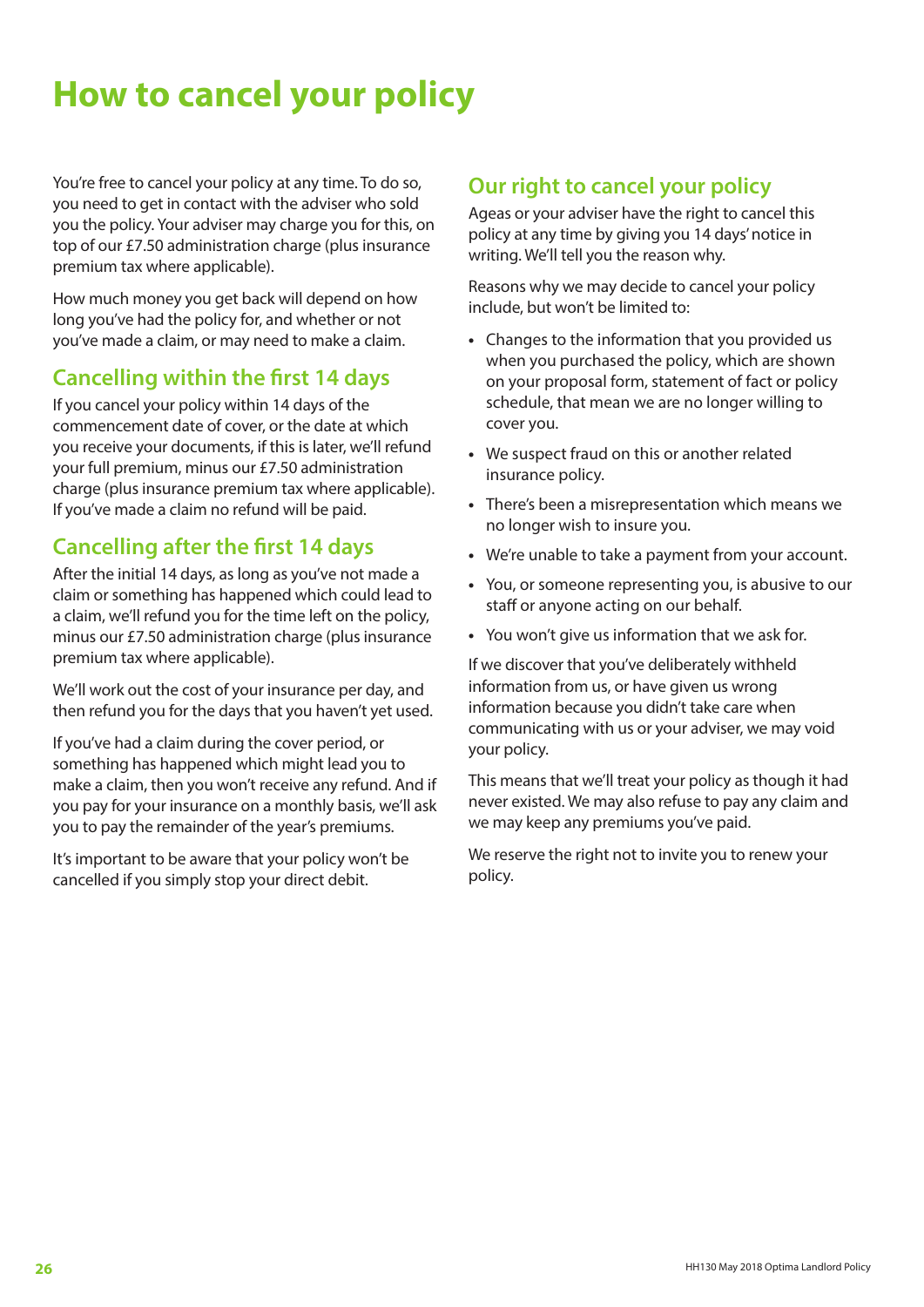### **How to make a complaint**

Should there ever be an occasion where you need to complain, we'll do our best to address this as quickly and fairly as possible.

We'll try to resolve your complaint as quickly as we can. If we can't, then we'll:

- Write to you to acknowledge your complaint.
- Let you know when you can expect a full response.
- Let you know who is dealing with the matter.

In most instances, we'll be able to address your complaint within the first few days of this being notified to us. On occasion, further investigation may be necessary, but we'll provide you with a full written response to your complaint within eight weeks of notification.

If your complaint is about the way your policy was sold to you, please contact your insurance adviser to report your complaint.

If you've a complaint regarding your claim, please telephone us on the number shown in your claims documentation.

Alternatively, for claims or any other type of complaint, you can also write to us at the address shown below or email us through our website at **www.ageas.co.uk/complaints** (please include your policy number and claim number if appropriate).

#### Our address:

Customer Services Adviser Ageas House Hampshire Corporate Park Templars Way Eastleigh Hampshire SO53 3YA

#### **What to do if you're not happy with our response**

In the unlikely event that we haven't responded to your complaint within eight weeks or you're not happy with our final response you've the right to take your complaint onto the Financial Ombudsman Service but you must do so within six months of the date of our response.

The Ombudsman is an impartial complaints service, which is free for customers to use and taking your complaint to the Ombudsman doesn't afect your right to take your dispute to the courts.

You can find out more about how to complain to the Ombudsman online at: **www.inancial-ombudsman.org.uk**.

Alternatively, you can write to the Ombudsman at:

Financial Ombudsman Service Exchange Tower London E14 9SR

By phone: **0800 023 4567**

By email: **complaint.info@inancial-ombudsman.org.uk**

Please note that if you don't refer your complaint within the six months, the Financial Ombudsman Service won't have our permission to consider your complaint and therefore will only be able to do so in very limited circumstances, for example, if it believes that the delay was as a result of exceptional circumstances.

#### **Financial Services Compensation Scheme**

We are covered by the Financial Services Compensation Scheme (FSCS).

In the very unlikely event that Ageas was to go bust, your insurance policy would still remain valid in the event that you needed to make a claim. For more details about the scheme visit **www.fscs.org.uk** or telephone **0800 678 1100** or **020 7741 4100**.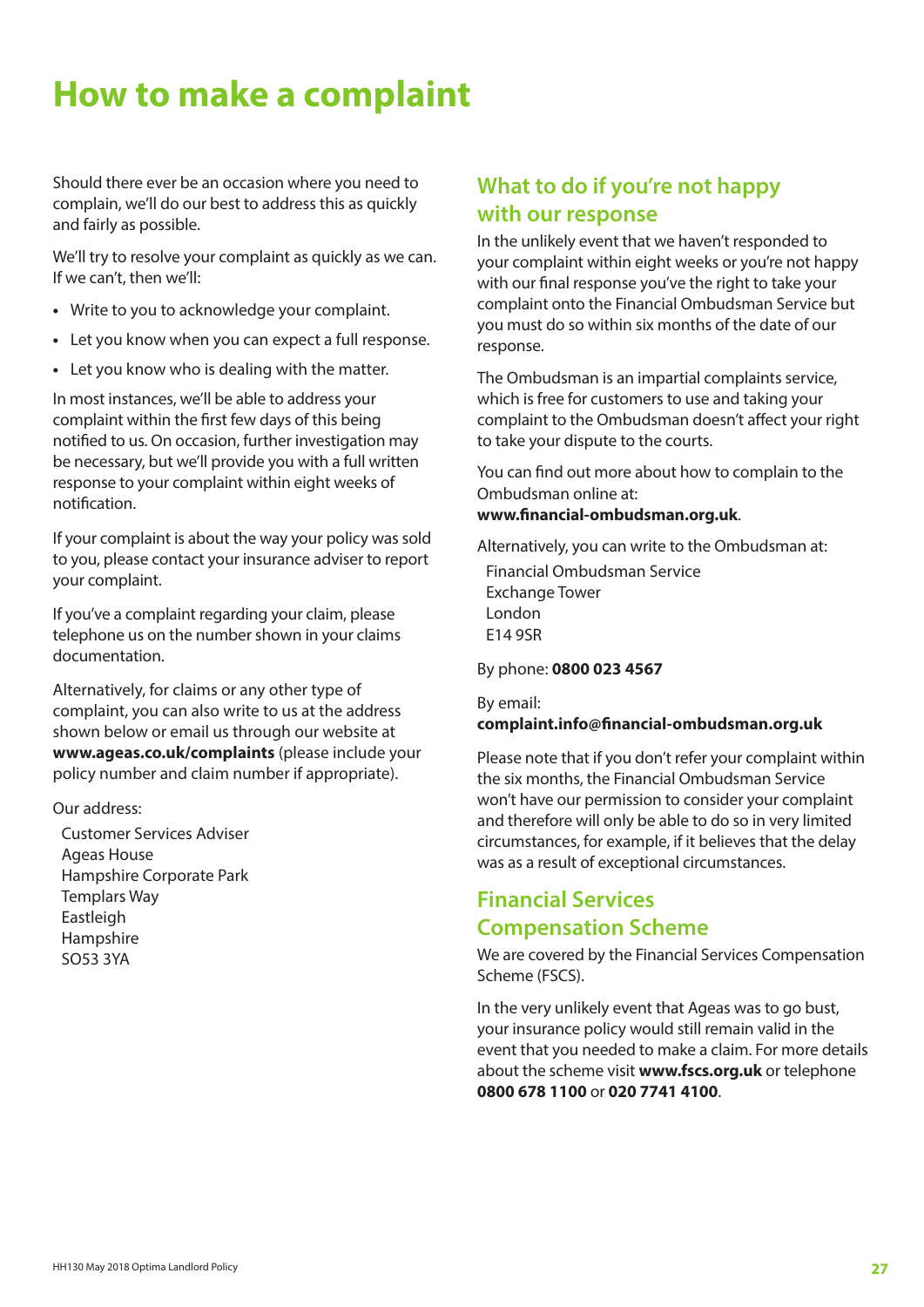### **How we look after your personal information**

The details provided here are a summary of how we collect, use, share, transfer and store your information. If you'd like to read our full Privacy Policy please visit our website www.ageas.co.uk/privacy-policy or contact our Data Protection Officer at: Ageas House, Hampshire Corporate Park, Templars Way, Eastleigh, Hampshire SO53 3YA, or by emailing thedpo@ageas.co.uk.

Your insurance adviser will have their own uses for your personal data and this will be covered in their terms and conditions document, commonly known as a terms of business agreement. Please ask your insurance adviser if you'd like more information about how they use your personal information.

#### **Collecting your information**

When you take out a policy with Ageas, we ask you to share lots of information, such as your name, address, contact details, date of birth, credit history, criminal ofences, claims information and IP address (which is a unique number identifying your computer). We may also ask you to share special categories of personal information such as information about your health.

We also collect information from a number of diferent places, for example: publically available sources such as social media and networking sites; third party databases available to the insurance industry; firms, loss adjustors and/or suppliers appointed in the process of handling a claim.

#### **Using your information**

The main reason we collect your personal information and/or special categories of personal information is because we need it to provide you with an appropriate insurance quotation, policy and price. We may also need it to manage your policy, such as when we deal with a claim or send your documents to you. When you apply for insurance, our decision to provide you with a quotation may involve an automated process. If you object to this being done, we won't be able to provide you with an insurance quotation.

We'll also use your information where we feel there is a good reason for doing so, for example: to prevent and detect fraud and financial crime (which may include processes which profile you); collecting information about previous insurance policies you may have bought; carrying out research and analysis; and recording and monitoring calls with you.

If you've given us this information about someone else, you must have their permission to do so.

#### **Sharing your information**

We share your information with a number of diferent organisations. This may include, but is not limited to: other insurers; regulatory bodies; carefully selected third parties providing a service to us or on our behalf; fraud prevention and credit reference agencies and other companies, for example, when we're trialling their products and services which we think may improve our service to you.

Unless required to by law, we'd never share your personal information without the appropriate care and protection in place.

#### **Keeping your information**

We'll only keep your information for as long as is necessary in providing our products and services to you and/or to fulfil our legal and regulatory obligations. Please refer to our full Privacy Policy for more information.

#### **Use and storage of your information overseas**

Your personal information may be transferred to, stored and processed outside the European Economic Area (EEA). Where we do this we'll take all reasonable steps to ensure your personal information is adequately protected to the same level as if it has remained in the European Economic Area.

#### **Your rights**

You have a number of rights in relation to the information we hold about you. These include the right to: have a copy of your personal information we hold; object to the use of your personal information; withdraw any permission you've previously provided; and complain to the Information Commissioner's Office at any time if you're not satisfied with our use of your information. A full list of your rights can be found in the full Privacy Policy, already stated earlier in this notice.

There may be times when we won't be able to delete your information. This might be because we need to fulfil our legal and regulatory obligations or if there is a minimum period of time for which we have to keep your information. If we're unable to fulfil a request, we'll always let you know our reasons.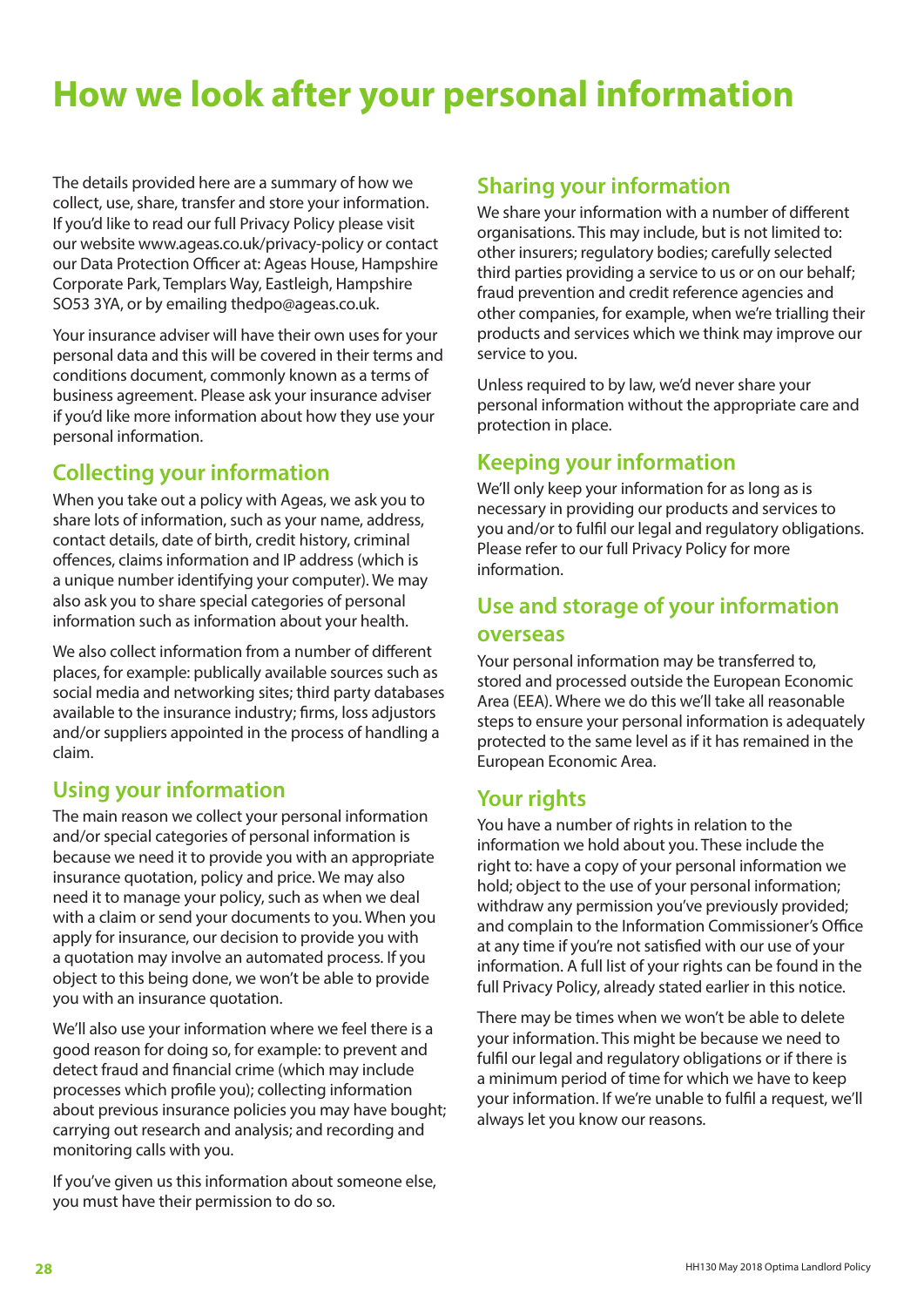